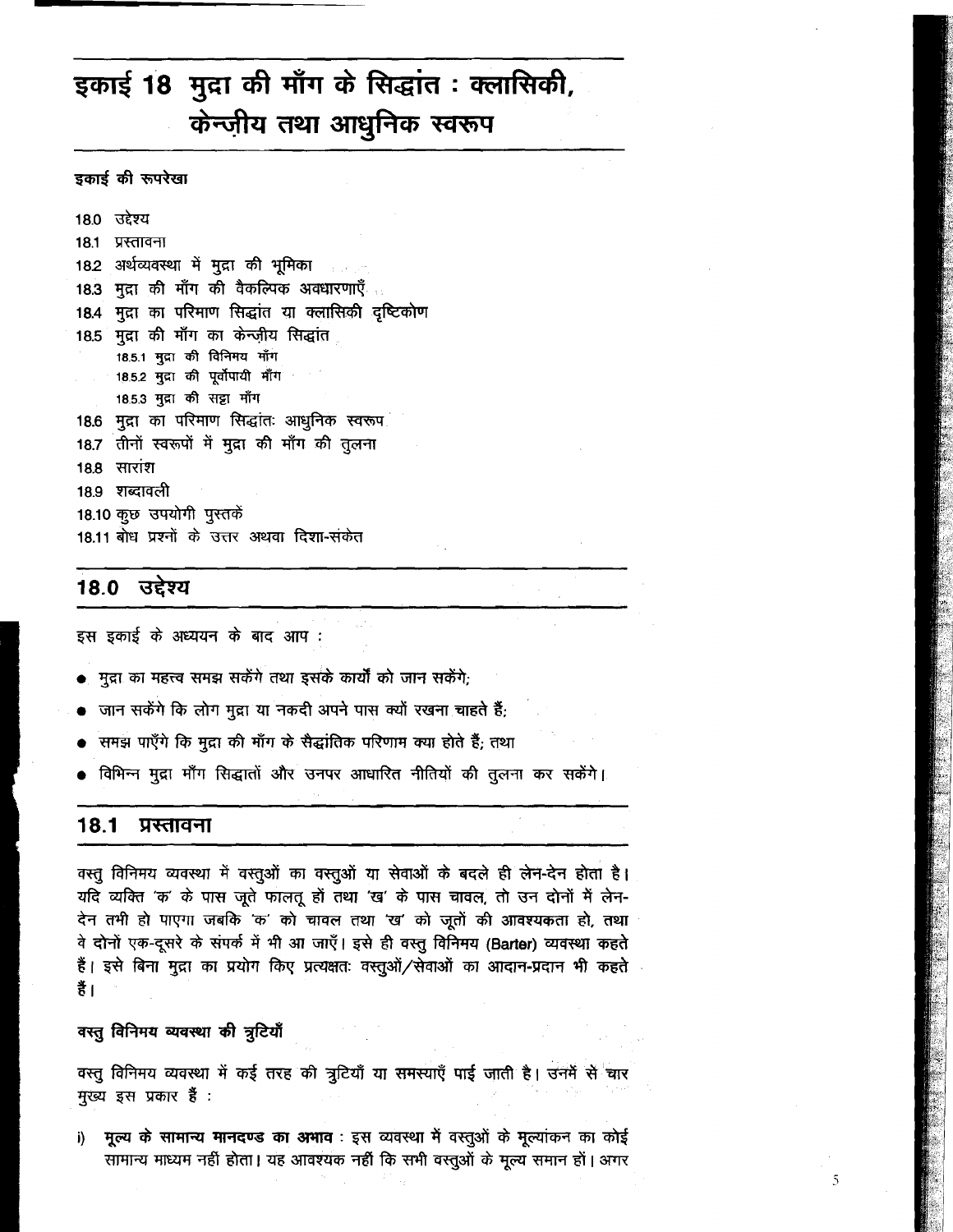'क' के पास चावल व 'ख' के पास गेहूँ हो तो वह कितने गेहूँ कितनी चावल की मात्रा के बदले आदान-प्रदान करेंगे? सामन्य मूल्यांकन मानदण्ड के अभाव में 'क' तथा 'ख' कि माँगों की पारस्परिक तीव्रता ही गेहूँ एवं चावल की विनिमय दर का निर्धारण कर पाएगी।

- ii) **माँग के दोहरे संयोग की अनिवार्यत**: वस्तु विनिमय में यदि विनिमय कर्त्ताओं में माँग का दोहरा संयोग नहीं बने तो लेन-देन संभव नहीं होता। जब तक दोनों व्यक्ति एक-दूसरे के पास फालतू वस्तू के ही आकांक्षी नहीं हों, वे लेन-देन कर ही नहीं पाएँगे। जब तक यह दोहरा संयोग परी तरह से ठीक न बैठे वे व्यक्ति लेन-देन नहीं कर पाते। यदि गेहूँ बेचने वाले किसान को जूते चाहिए तो जूते बेचने वाले ऐसे व्यक्ति को ही तलाश करना होगा जिसे गेहूँ की जरूरत हो।
- iii) वस्तुओं की अविभाज्यता : बहुत सी वस्तूओं को छोटी इकाइयों में बाँट पाना संभव नहीं होता। यदि 'कू' के पास एक घोड़ा हो तथा 'ख' के पास एक किलोग्राम चावल हो और वे दोनों क्रमशः चावल व घोड़े के खरीददार भी हों तो भी विनिमय संभव नहीं होगा। एक किलोग्राम चावल के बदले तो कोई घोडा देने वाला नहीं होगा और जीवित घोड़े के छोटे ट्रकड़े कर पाना संभव नहीं होता। अतः यहाँ दोहरे संयोग के बाद भी लेन-देन नहीं हो पाता।
- iv) धन के संग्रह की कठिनाइयाँ : वस्तु विनिमय व्यवस्था की एक अन्य कठिनाई भविष्य में प्रयोग के लिए धन-संग्रह से जुड़ी है। गेहूँ, चावल, घोड़ा, चमड़ा आदि सभी वस्तुएँ बहुत टिकाऊ नहीं होती। समय के साथ-साथ ये बिगड़ने लगती है। अतः इन्हें भविष्य में प्रयोग के लिए सहेज कर नहीं रखा जा सकता।

वस्तु विनिमय व्यवस्था ऐसी साधारण, अत्यंत ही अविकसित अर्धव्यवस्थाओं में ही उपयुक्त रह सकती थी जहाँ भौतिक आवश्यकताएँ बहुत सीमित थीं, तथा एक जैसी-सी चीजें खाने. एक-से कपडे पहनने वाले लोग एक जैसे से ही कार्यों में संलग्न रहते थे। पर जैसे-जैसे सभ्यता का विकास हुआ, मनुष्य तरह-तरह की चीज़ें प्रयोग करने लगा, हर प्रकार के कार्य में श्रम-विभाजन का प्रसार हुआ और वस्तु विनिमय की त्रूटियाँ और अधिक उजागर होती गईं। इसी से किसी ऐसे वैकल्पिक विनिमय माध्यम की आवश्यकता महसूस होने लगी जिससे वस्तू विनिमय की कठिनाइयों से उबरकर लेन-देन सहज भाव से हो सके। इसी ने मुद्रा को जन्म दिया।

मुद्रा को मानव समाज के महानतम आविष्कारों में से एक माना जा सकता है। इसकी हमें अपने आप में उस तरह से आवश्यकता नहीं होती जैसे रोटी, कपड़ा या रहने के लिए घर की जरूरत होती है। मुद्रा की जरूरत तो लेन-देन चलाने के लिए रहती है। इसकी क्रय-शक्ति ही में वस्तुओं और सेवाओं के आदान-प्रदान में सहायक होती है। इस दृष्टि से मुद्रा एक विलक्षण वस्तु बन जाती है।

## अर्थव्यवस्था में मुद्रा की भूमिका : इसकी विशेषताएँ एवं कार्य 18.2

हम अपने नित्यप्रति के लेन-देन में मुद्रा के कार्य से परिचित हैं। आर्थिक लेन-देन के माध्यम के रूप में मुद्रा का यह कार्य ऐतिहासिक दृष्टि से इसका सबसे पुराना कार्य है। ऐसा इसलिए है क्योंकि मुद्रा सभी को स्वीकार होती है। संक्षेप में, जो कुछ भी ऋण भुगतान सहित लेन-देन में स्वीकार हो उसे मुद्रा कहते हैं। यह मुद्रा की सर्वग्राह्यता के कारण संभव होता है। मुद्रा के समेत सभी विनिमयों या भूगतानों या भूगतानों में सहज भाव से 'स्वीकार्य' चीज हो तो कहा जाता है। यह सबसे अधिक प्रचलित विनिमय यानि क्रय-शक्ति के अंतरण का माध्यम है। इसकी सबसे बड़ी विलक्षणता इसकी सर्वमान्य स्वीकार्यता है। इसे खर्च करने या इससे ऋण चुकाने के लिए इसे किसी और चीज में बदलने की जरूरत नहीं होती 'अर्थव्यवस्था में सभी इसे **मुद्रा** के रूप में स्वीकार कर लेंगे'' यही विश्वास किसी चीज को मुद्रा का स्वरूप प्रदान करता है। किसी ने ठीक ही कहा है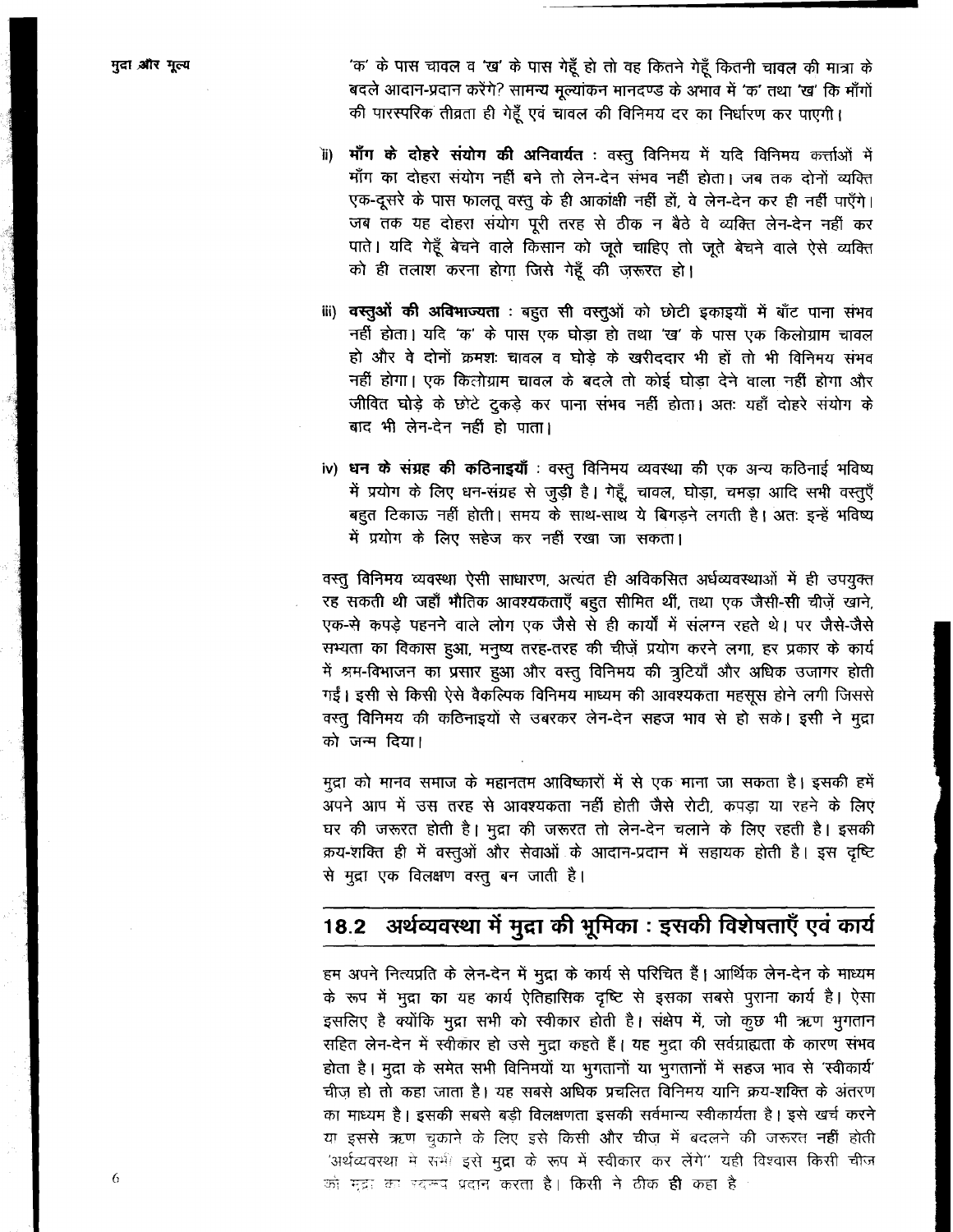मद्रा के बस काम हैं चार

माध्यम, मान, मानक, भण्डार

## मुद्रा के कार्य

मुद्रा के चार मुख्य कार्य हैं :

#### विनिमय का माध्यम i)

हम जानते ही हैं कि वस्तू विनिमय में दोहरे संयोग के बिना लेन-देन नहीं हो पाता। मुद्रा इस कठिनाई को हल कर देती है। सभी व्यक्ति, क, ख, ग अपने-अपने अथवा उत्पादन मुद्र1 के बदले और लोगों को बेच सकते हैं तथा प्राप्त मुद्रा से अपनी आवश्यक चीज़ें खरीद सकते हैं। मुद्रा की यह विशेषता बड़े पैमाने पर वाणिज्य और व्यापार के विकास से जुड़ी हुई है। मुद्रा के प्रादर्भाव ने सभी व्यापार कार्यों की किफायती और शीघ्र सम्पन्न होने वाला बना दिया है।

# ii) मुल्यांकन की इकाई

परंपरा से ही मुद्रा को लेखे की इकाई या ऐसे मूल्यमान के रूप में प्रयोग किया जाता है जिसमें सभी वस्तुओं के मूल्य निर्धारण के लिए प्रयोग किया जा सकता है। इसी के कारण अलग-अलग इकाई में पाई जाने व सेवाओं के मूल्य व्यक्त किए जा सकते हैं। इसी के कारण अलग-अलग मात्राओं की इकाइयों में व्यक्त वस्तुओं का हिसाब-किताब लगाना सहज हो पाया है। ज़रा कल्पना कीजिए कि मुद्रा के अभाव में राष्ट्रीय आय का अनुमान, या किसी परियोजना की लागत, एक साथ कई वस्तुएँ बनाने वाली फर्म की कूल आगम-आदि के ऑकड़े किस प्रकार प्रस्तुत किए जाते? मुद्रा अवधियों और क्षेत्रों के बीच में आर्थिक तुलनाएँ संभव बनाती हैं। यदि मुद्रा का साँझा मानदण्ड नहीं होता तो वस्तुओं और सेवाओं के उत्पादन, वितरण एवं उपयोग संबंधी सामाजिक व्यवहार का अध्ययन करने वाला विज्ञान (अर्थशास्त्र) भी विकसित नहीं हो पाता।

#### स्थगित भुगतानों का मानक iii)

मुद्रा ही वह मानक या इकाई है जिसमें भविष्य के भुगतानों का निर्धारण हो पाता है। इनमें ब्याज, लाभ, भाड़ा, वेतन, पेंशन, बीमा किश्त तथा ऋण आदि सभी प्रकार के भूगतान शामिल हैं। किसी भी मौद्रिक अर्थव्यवस्था में अधिकतर भुगतान मुद्रा में ही नियत होते हैं। पर, यदि मुद्रा के मूल्य में बहुत उतार-चढ़ाव आने की स्थिति में यह मुद्रा न केवल मूल्य का अच्छा मानदण्ड सिद्ध नहीं होती बल्कि भूगतानों के मानक के रूप में तो इसकी स्वीकार्यता बहुत ही धूमिल हो जाती है।

#### मूल्य का भण्डार iv)

मुद्रा मूल्य का भण्डार भी है। लोग अपनी संपत्ति को मुद्रा के रूप में जमा कर सकते हैं। यह विशेषता मुद्रा के विनिमय के माध्यम स्वरूप से ही जुड़ी है। मुद्रा लेन-देन में प्रयोग एक वस्तु विनिमय को दो चरणों में बाँट देता है- क्रय तथा विक्रय। वस्तु विनिमय में क्रय-विक्रय साथ-साथ संपन्न होते थे। मुद्रा विनिमय में यह दोनों कार्य अलग-अलग स्थान तथा समय में भी सुंभव हो जाते हैं। यह तभी हो पाता है जबकि विनिमय के माध्यम को मूल्य का भण्डार भी माना जा सके। मुद्रा का सामान्य क्रय-शक्ति स्वरूप तथा इसका पूर्णतया तरल परिसम्पत्ति होना इस कार्य में बहुत सहायक होता है। यह सत्य है कि मुद्रा ही मूल्य का एकमात्र भण्डार नहीं है, हम सोना, अंशपत्र या बाण्ड आदि का भी इस रूप में प्रयोग कर सकते हैं। पर मुद्रा ही सबसे तरल है, अन्य सभी मूल्य भण्डारों को प्रयोग में लाने से पूर्व उन्हें मुद्रा में परिवर्तित करना अनिवार्य रहता है। मुद्रा को ही लोग लेन-

 $\overline{7}$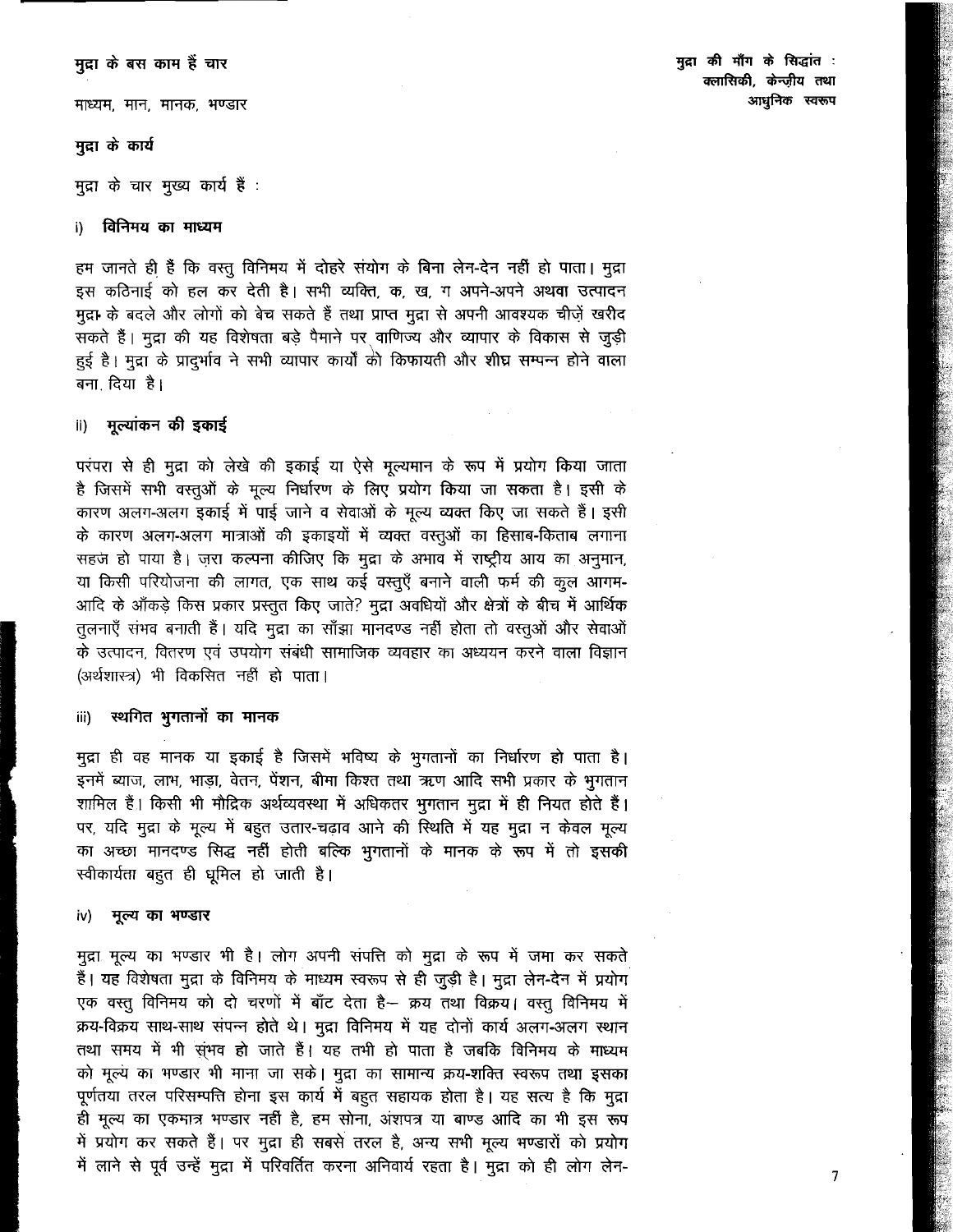देन में सहज स्वीकार करते हैं। हाँ, यह बात सत्य है कि मुद्रा के मूल्य में उतार-चढ़ाव इसके मूल्य के मानदण्ड, स्थगित भुगतान के मानक तथा मूल्य भण्डार स्वरूप को प्रभावित अवश्य करते हैं।

बोध प्रश्न 1

1) एक घोड़े को विनिमय का माध्यम बनाने में किस तरह की कठिनाइयाँ आती हैं?

ंआप जानते ही हैं कि मुद्रा को स्थायी, विभाज्य, टिकाऊ तथा लाने ले-जाने में सहज  $2)$ होना चाहिए। निम्न वस्तुओं को मुद्रा के रूप में प्रयोग करने के लिए वरीयता क्रम प्रदान करें और कारण भी बताएँ।

(i) चीनी; (ii) घोड़ा; (iii) नमक; (iv) खाने के लिए तैयार इडली; (v) सोना

वस्तु विनिमय तथा मौद्रिक अर्थव्यवस्थाओं में अंतर बताइए। 3)

### मुद्रा की माँग के वैकल्पिक सिद्धांत  $18.3$

समाज के मुद्रा के भण्डार में परिवर्तन के प्रभावों को ठीक से समझने के लिए मुद्रा बाज़ार के संतुलन की प्रक्रिया को समझना बहुत आवश्यक होता है। मुद्रा धारकों के लिए मुद्रा एक परिसम्पत्ति है। अतः इसकी माँग व पूर्ति और बाज़ार का होना आवश्यक है। इसकी माँग तो सामान्य जनता ही करती है। आपूर्ति सरकार तथा बैंक व्यवस्था द्वारा होती है तथा उनके लिए मुद्रा एक देयता (liability) है। मुद्रा की माँग करने वाले (जनसामान्य) तथा आपूर्ति करने वाले (सरकार, बैंक व्यवस्था) को मिलाकर मुद्रा बाज़ार का गठन होता है। इस इकाई में हम यह मानकर चलेंगे कि मुद्रा की आपूर्ति मुद्रा प्राधिकारी द्वारा स्वतंत्र रूप से निर्धारित होती है।

मुद्रा एक स्टॉक है, अर्थात् इसकी किसी भी समय बिंदु पर एक निश्चित मात्रा होती है। एक सम्पत्ति के रूप में इसकी माँग से आशय है कि जनसामान्य कितनी मुद्रा अपने पास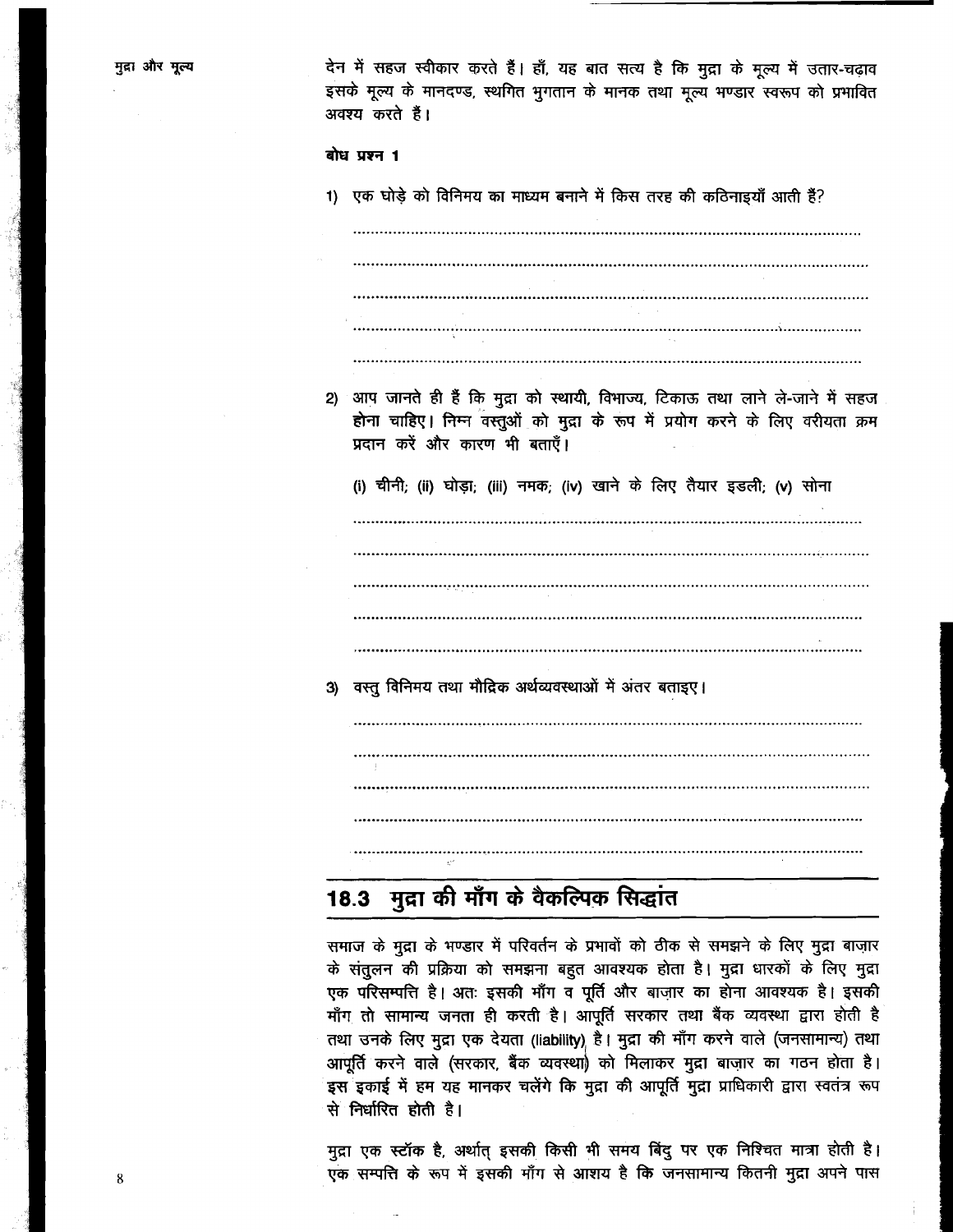रखना चाहते हैं। यह माँग किसी भी उद्देश्य से हो सकती है तथा इसकी समग्र समय सीमा (अर्थात कितने समय तक लोग मुद्रा अपने पास रखना चाहते हैं) कूछ भी हो सकती है।

खर्च आदि के लिए जेब में नकदी रखना या रुपयों को मटके में भरकर दबा देना- दोनों ही बातें उद्देश्य तथा समय अवधि की दृष्टि से भिन्न-भिन्न होते हुए भी मुद्रा की माँग तो दर्शाती ही हैं। मुद्रा की माँग के विभिन्न सिद्धांतों की व्याख्या के रूप में हम इस इकाई में आगे मुद्रा धारण के पीछे विभिन्न उद्देश्यों का अध्ययन करेंगे।

मौद्रिक विश्लेषण समग्र या समष्टिकारी विश्लेषण है। अतः हम सारे जनसामान्य की समग्र मुद्रा माँग का ही विश्लेषण यहाँ करने वाले हैं। यह समाज के सभी गृहस्थों तथा ग़ैर बैंक फर्मों की मिली-जुली मुद्रा की माँग होगी।

मूद्रा माँग सिद्धांत मुख्यतः इस माँग के निर्धारक तत्त्वों की पहचान करने तथा उनके निर्धारक होने के कारणों को समझने पर ही बल देते हैं। अतः मुख्य प्रश्न है : लोग अपने पास मुद्रा क्यों रखना चाहते हैं? इसकी कई व्याख्याएँ हुई हैं। इस इकाई में हम इन व्याख्याओं की खुलकर चर्चा करेंगे। मुद्रापूर्ति में परिवर्तन के आर्थिक प्रभाव क्या होते हैं? हर व्याख्या (सिद्धांत) इसका अपने-अपने ढंग से उत्तर देता है।

मुद्रा की माँग का क्लासिकल (नव-क्लासिकल) सिद्धांत, जो कि मुद्रा का परिमाण सिद्धांत (Quanitity Theory of Money-OTM) के नाम से लोकप्रिय है मूलत: कीमत स्तर के निर्धारण का सिद्धांत है। पर केन्ज़ के प्रभाव से मुद्रा की माँग का सिद्धांत ब्याज की दर, उत्पादन तथा रोजगार निर्धारण का सिद्धांत भी बन गया है। फ्रीडमैन ने अपने पून:कथन (restatement) के माध्यम से परिमाण सिद्धांत को पूनः प्रतिष्ठा प्रदान करने का प्रयास किया है। इन्होंने केन्ज़ के मुद्रा धारण उद्देश्यों तथा उनसे जुड़े घटकों की पूरी तरह अनदेखी कर केवल समग्र मुद्रा माँग पर ही अपना विश्लेषण केन्द्रित रखा। अतः घटकों पर ध्यान देने के स्थान पर फ्रीडमैन ने मुद्रा की माँग के प्रमुख निर्धारक कारकों के पहचान पर बल दिया। इनका सिद्धांत केन्ज़ीय कम और क्लासिकल अधिक प्रतीत होता है।

मुद्रा के माँग सिद्धांतों को हम तीन वर्गों में बाँट सकते हैं :

क) क्लासिकल मुद्रा माँग यानि QTM;

ख) केन्ज़ीय मुद्रा माँग सिद्धांत; तथा

ग) क्लासिकल QTM की फ्रीडमैन की व्याख्या

# क्लासिकल मुद्रा का परिमाण सिद्धांत (QTM) कीमत स्तर 18.4 सिद्धांत

मुद्रा के परिमाण सिद्धांत के कई लोकप्रिय स्वरूप हैं। इनमें एक है फिशर का विनिमय स्वरूप। इसे फिशर के विनिमय समीकरण (Fisher equation of transactions) का नाम भी दिया जाता है।

M.V = P.T. यहाँ T. को आय के स्तर का पर्याय मानकर प्राप्नोग किया गया है।

क्लासिकल समष्टि अर्थशास्त्र में QTM को मुद्रा की माँग का सिद्धात माना गया है। इसका अभिप्राय है कि जन सामान्य के हाथों में मुद्रा की मात्रा ही <sup>ह</sup>ात <u>मार का निर्</u>धारण करती हैं। क्लासिकल अर्थशास्त्री यही मानते थे कि अर्थशासर गता अपनीपूर्ण क्षमता यो अंतु*र*ा (यानि पूर्णरोजमार रत्य) ही उत्पावन करती है *क्लाविध*ा सतानुमार मुद्रा की माँग घो उत्पादन के मोद्रिक मूल्य से इस प्रकार जोड़ा *जा गव*ा है

मुद्रा की माँग के सिद्धांत : क्लासिकी, केन्जीय तथा आधुनिक स्वरूप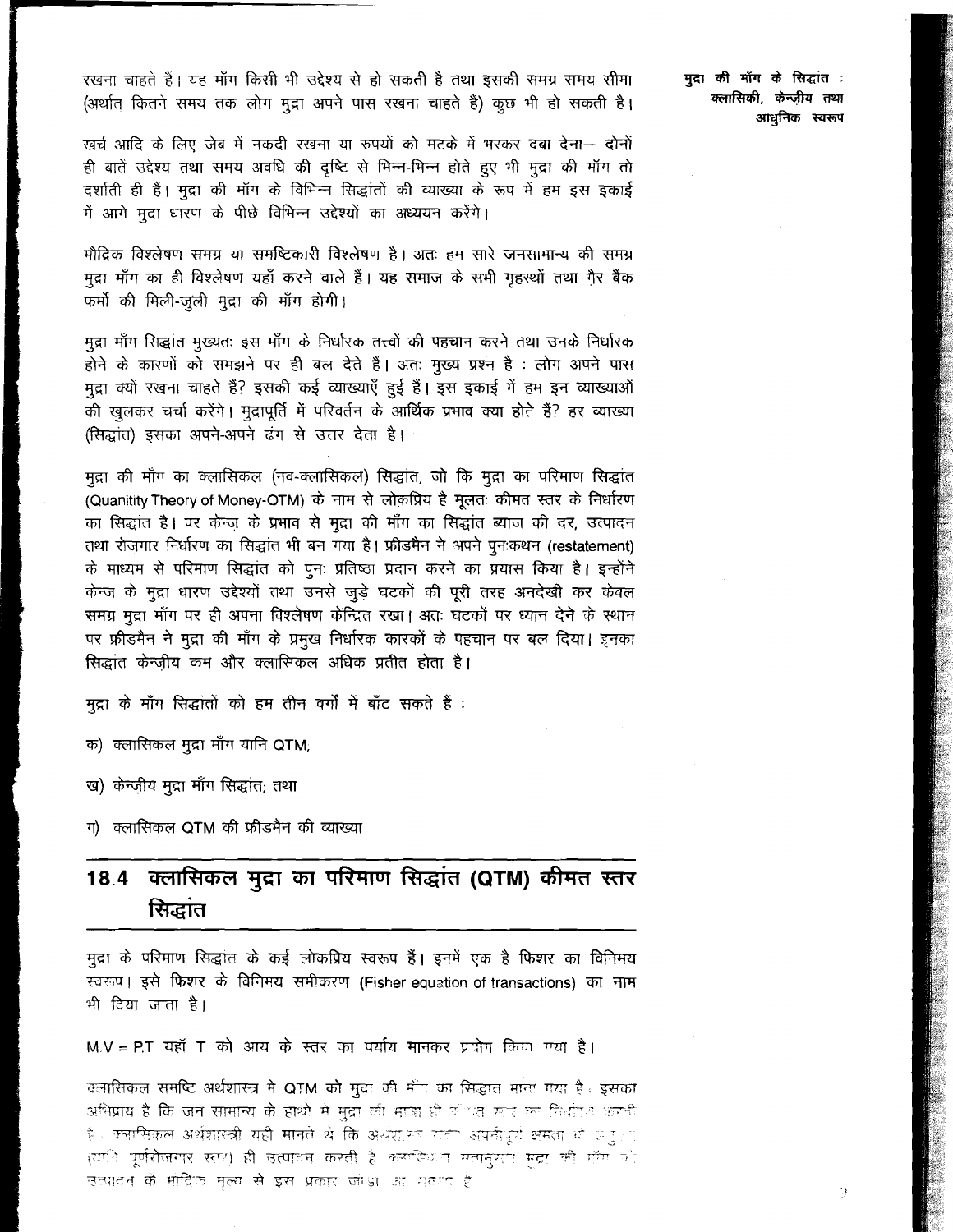$M = H\left( \overline{q} \right)$  की माँग;  $v = \frac{1}{2} \pi \vec{a}$  के परिचलन की दर;  $P = \phi H H H H H H H H H$ y = वास्तविक उत्पादन स्तर।

इसी समीकरण को v तथा y का मान अल्पकाल में स्थिर मानकर उपरोक्त समीकरण को QTM में यानि मुद्रा का परिमाण सिद्धांत में परिवर्तित किया गया है। अब जबकि v तथा y स्थिर हैं और साथ में यह पूर्वधारणा भी हो कि P में अपने आप कोई परिवर्तन संभव नहीं, तो इसका अर्थ यह है कि कीमतस्तर (P) मुद्रा की पूर्ति में परिवर्तन पर निर्भर है न कि मुद्रा की पूर्ति (M) कीमत स्तर में परिवर्तन पर। इससे हमें एक सीधा-सा परिणाम मिलता है। इसके अनुसार मुद्रा की आपूर्ति में कोई भी अल्पकालीन वृद्धि (या कमी) उसी अनुपात में कीमत स्तर में भी परिवर्तन लाएगी। यदि उन पूर्वधारणाओं में से कोई भी पूर्वधारणा सही न निकले तो मुद्रापूर्ति और कीमत स्तर के बीच अनुपातिक संबंधों पर प्रश्नचिहन लगता है। इस सिद्धांत को कीमत स्तर के सिद्धांत के नाम से भी जाना जाता है ।

### केन्ज़ीय मुद्रा माँग सिद्धांत 18.5

इस सिद्धांत का प्रतिपादन केन्ज़ ने अपनी पुस्तक "रोजगार, ब्याज एवं मुद्रा का सामान्य *सिद्धांत*" में 1936 में किया था।

केन्ज़ के सिद्धांत को समझने के लिए दो प्रश्नों को अलग-अलग रखना आवश्यक है :

एक तो मुद्रा की माँग क्यों होती है? तथा दूसरे, इस माँग के निर्धारक तत्त्व कौन-कौन से हैं। ये दोनों ही प्रश्न एक-दूसरे से जुड़े हुए हैं। केन्ज़ की मुद्रा की माँग के तीन घटक हैं : विनिमय माँग, पूर्वोपायी माँग तथा सट्टा माँग।

केन्ज़ ने मद्रा की माँग निर्धारक तत्त्व दो ही माने हैं :

(i) मौद्रिक आय यानि y; तथा (ii) ब्याज की दर यानि r

अतः एक फलन के रूप में : M<sup>d</sup> = M<sup>d</sup> (y, r)

केन्ज़ ने कैंब्रिज परंपरा के अनुसार मुद्रा की माँग का निर्धारक तत्त्व मौद्रिक आय माना है। पर उनका कहना था कि मौदिक आय कुल मुद्रा माँग के केवल दो घटकों- विनिमय माँग तथा पूर्वोपायी माँग की ही व्याख्या कर सकती है-मुद्रा की कुल माँग (जिसमें सट्टा माँग भी शामिल है) की नहीं। वस्तुतः सट्टा माँग की ओर सबका ध्यान आकर्षित करना ही इस संदर्भ में केन्ज़ का एक महत्त्वपूर्ण मौलिक योगदान माना जाता है। केन्ज़ के अनुसार मुद्रा की माँग का यह घटक ब्याज की दर का अनुलोम फलन (declining function) है। ब्याज की दर को उन्होंने अर्थव्यवस्था में केवल मौद्रिक कारकों से निर्धारित विशुद्ध मौद्रिक प्रभाव ही माना। मूदा की सट्टा माँग सट्टेबाज़ी के उद्देश्य से प्रेरित होती है। यह माँग बाज़ार में ब्याज की दरों में परिवर्तन और इससे जूड़ी अनिश्चितताओं से ही होता है।

# 18.5.1 मुद्रा की विनिमय माँग (M<sup>o</sup>)

दैनिक जीवन में हर प्रकार के लेन-देन के लिए मुद्रा की आवश्यकता पड़ती है। सामान्यतः हमारी आमदनी का प्रवाह व्यय संबंधी प्रवाह से एकदम मेल नहीं खाता। व्यक्ति को महीने या सप्ताह के अंत में एक साथ आमदनी मिलती है पर वह पूरी अवधि लगभग समान रूप से खर्च करता रहता है। इसीलिए व्यक्ति को अपने रोज़मर्रा के खर्च के लिए कुछ न कुछ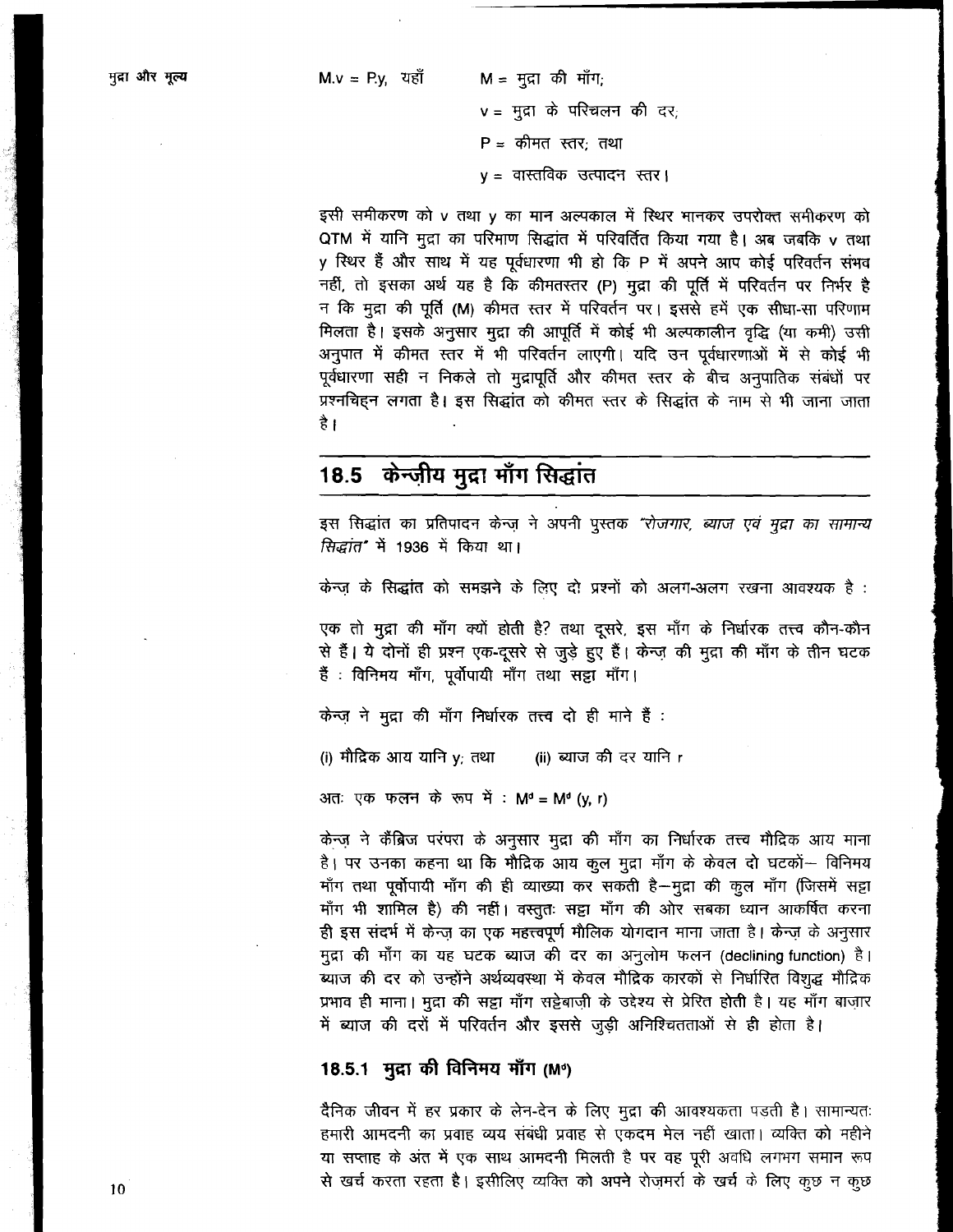राशि नकद में अपने पास रखनी पड़ती है। इसी नकदी की माँग को मुद्रा की विनिमय माँग कहते हैं। हमारी आमदनी का स्तर बाज़ार में वस्तुओं और सेवाओं पर नियंत्रण का निर्धारण करता है। सामान्य भुगतान संबंधी व्यवहार ही हमारी नकदी संबंधी जरूरतों का स्तर तय करता है। सामान्यतः अधिक आय वाले व्यक्ति नित्यप्रति कुछ ज्यादा चीज़ें खरीदते हैं तथा कम आमदनी वाले व्यक्ति अपेक्षाकृत कम वस्तुओं की ही खरीदारी की सोच पाते हैं। अतः स्वाभाविक है कि मुद्रा की विनिमय माँग आय के स्तर से जुड़ी हो। अधिक आय वाले को अधिक नकदी की आवश्यकता पड़ती है।

$$
M^d = M^d(y)
$$

क्लासिकल अर्थशास्त्री या मुद्रा के परिमाण सिद्धांतवादी भी मुद्रा की विनिमय संबंधी माँग के विषय में बात करते थे, विनिमय के माध्यम के रूप में मुद्रा की भूमिका पर बल देते थे। पर पूर्वोपायी तथा सट्टा माँग तो केन्ज़ की ही वैचारिक देन है। इन्हीं को उन्होंने अपना 'तरलता अधिमान' (यानि मूद्रा की माँग) का अतिरिक्त स्रोत माना।

हम यह कह सकते हैं कि मुद्रा की विनिमय माँग राष्ट्रीय आय y का एक स्थिर अनुपात k होती है। अतः Mª⇒k.y ⇒k.p.y, o < k < 1

इसी समीकरण का अर्थ है कि यदि मौद्रिक आय 800 करोड़ रुपये हो तथा k=2/5 तो फिर अर्थव्यवस्था में मुद्रा की विनिमय माँग 320 करोड़ रुपये (800×2/5) होगी। इसका यह भी अर्थ है कि समाज अपने 800 करोड़ रुपये मूल्य के उत्पादन के विक्रय आदि के वित्तीयन का कार्य 320 करोड़ रुपये की नकदी से सुचारू रूप से चला सकता है। यदि राष्ट्रीय मौद्रिक आय बढ़कर 1000 करोड़ रुपये हो जाए तथा k=2/5 ही रहे तो मुद्रा की विनिमय माँग भी 400 करोड रुपये हो जाएगी।

हम जानते हैं कि M<sup>a</sup> = k.y

 $\Delta M^d$  = K  $\Delta y$ 

जहाँ  $\Delta M^d = H\pi$  की विनिमय माँग में परिवर्तन

Δy = मौद्रिक आय के परिवर्तन

इसी प्रकार राष्ट्रीय (मौद्रिक) आय में 200 करोड़ रुपये की कमी के कारण मुद्रा की विनिमय माँग भी 80 करोड़ रुपये कम हो जाएगी।



चित्र 18.1 मुद्रा की माँग को मौदिक आय के k अनुपात के रूप में दर्शाता है। जब आय में y<sub>2</sub>-y, वृद्धि होती है तो मुद्रा की माँग M<sub>2</sub>-M, बढ़ जाती है। ध्यान दें कि YM,-M,=k(y,-y,)

मुद्रा की माँग के सिद्धांत : क्लासिकी, केन्ज़ीय नन्त आधुनिक स्वरूप

 $\mathbf{11}$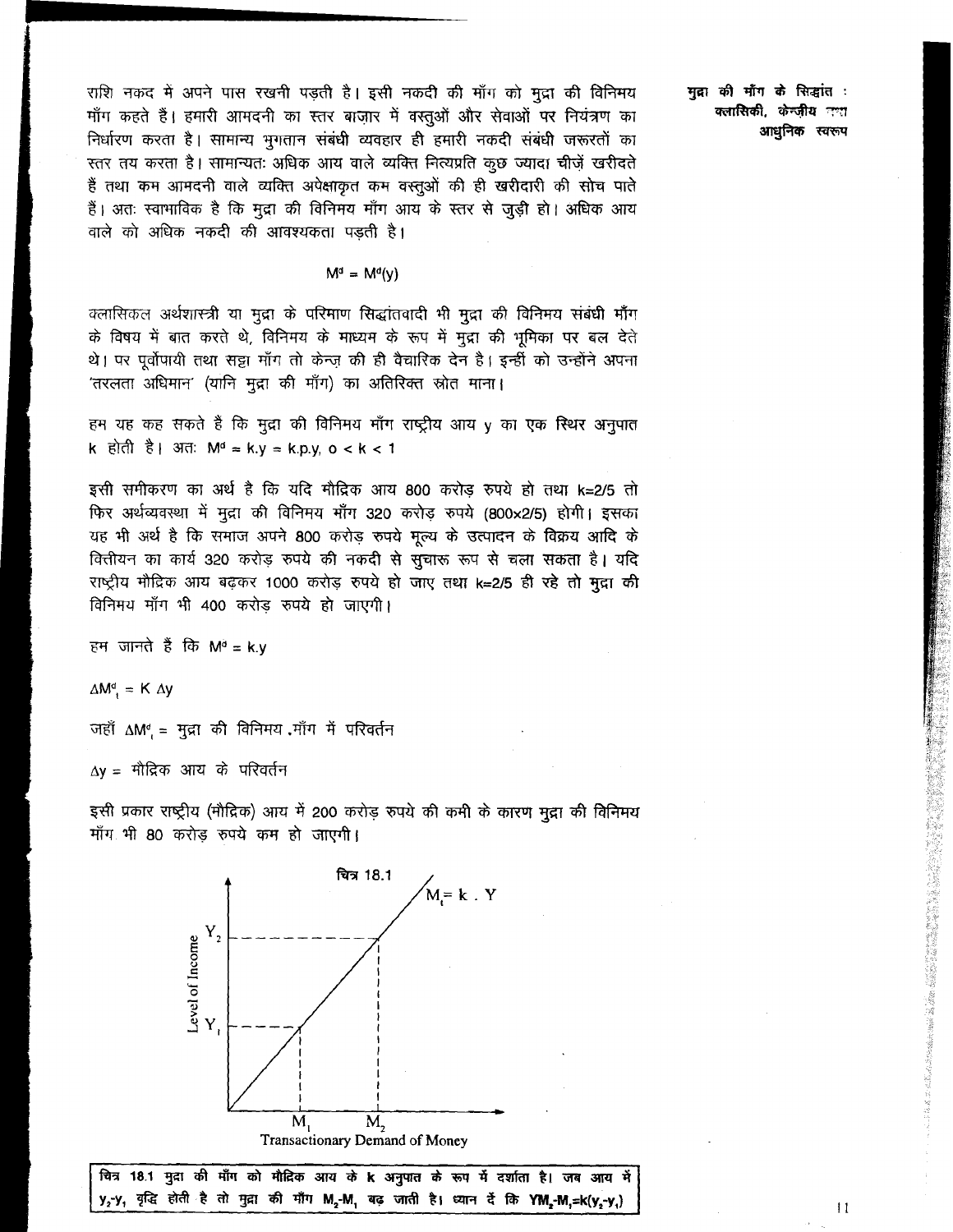मुद्रा की विनिमय माँग (Mª) तथा मौद्रिक आय के संबंध को ही चित्र 18.1 में दिखाया गया है। मुद्रा की विनिमय माँग को ऊर्ध्व-अक्ष तथा मौद्रिक राष्ट्रीय आय को क्षैतिज-अक्ष पर दर्शाया गया है। जब राष्ट्रीय आय का स्तर OY, हो तो मुद्रा की विनिमय माँग OM, होगी। आय बढ़कर OY, हो जाने पर यह मुद्रा की माँग भी OM, हो जाती है। अतः राष्ट्रीय आय में OY, OY, की वृद्धि के फलस्वरूप मुद्रा की अतिरिक्त विनिमय माँग OM, OM, होगी।

अतः इस सिद्धांत के अनुसार राष्ट्रीय आय (मौद्रिक) का स्तर ही मुद्रा की विनिमय माँग का निर्धारक तत्त्व होगा। मुद्रा की विनिमय माँग पर ब्याज की दर का कोई प्रभाव नहीं पड़ता। चित्र 18.2 में मौदिक राष्ट्रीय आय के तीन स्तर Y,<Y,<Y, हैं। इनसे जुड़ी मुद्रा की माँग M, M, तथा M, है। ऊर्ध्व-अक्ष पर ब्याज की दर तथा क्षैतिज पर मुद्रा की माँग दिखाई है। मुद्रा के इन माँग-वक्रों का ऊर्ध्व सीधी रेखाओं के रूप में दिखाया जाना इस बात का परिचायक है कि माँग पर ब्याज की दर का कोई प्रभाव नहीं है।



चित्र 18.2 इसी तथ्य पर बल देता है कि मुद्रा की विनिमय उद्देश्य से प्रेरित मॉग पर ब्याज दर का कोई प्रभाव नहीं पड़ता। Y<sub>1</sub>, Y<sub>2</sub> तथा Y<sub>3</sub> मौदिक आय के तीन पुथक्-पृथक स्तर हैं तथा इन स्तरों पर लेन-देन के लिए जन-सामान्य की मुद्रा की मॉग भी पृथक्-पृथक् स्तरों पर स्थिर रहती हैं। उस पर व्याज की दर का कोई प्रभाव नहीं पडता।

# 18.5.2 मुद्रा की पूर्वोपायी माँग (M<sup>d</sup>)

पूर्वोपायी माँग वस्तुतः अचानक पड़ सकने वाली आवश्यकता की पूर्ति के लिए पहले से ही कुछ प्रावधान रखने की माँग है। जहाँ व्यक्ति दुर्घटना या बीमारी जैसी दुर्सभावनाओ से निपटने के लिए कुछ नकदी संभाल कर रखते है वहीं फर्में भी प्रौद्योगिकी में अचानक परिवर्तन होने पर मशीनों आदि को बदलने के इंतजाम के लिए पहले से ही कुछ व्यवस्था करना प्रारंभ कर देती हैं। इन्हीं से मुद्रा की पूर्वोपायी माँग का सृजन होता है। व्यक्ति या फर्म का पूर्वोपाय संबंधी पूर्वानुमान उनकी वर्तमान आय के स्तर पर ही निर्भर करता है। अतः हम पूर्वोपायी माँग को भी मौद्रिक राष्ट्रीय आय पर आश्रित मानते हैं। उच्च आय स्तर पर इन आकस्मिकताओं के लिए जन-सामान्य एवं फर्म आदि ज्यादा राशि अपने पास रखना चाहेंगें। अतः मुद्रा की पूर्वोपायी माँग M<sup>8</sup> राष्ट्रीय आय के स्तर Y पर निर्भर है।

## $M^d = g(y)$

केन्ज ने मुद्रा की विनिमय तथा पूर्वोपायी माँगों को मौदिक राष्ट्रीय आय का एक अ<del>ध</del>न फलन मानकर उन्हें एक साथ ही रखना उचित समझा। मुद्रा की मॉम के एक महत्त्वपूर्ण निर्धारक के रूप में ब्याज की दर तो केवल तीसरे उद्देश्य अर्थात् सड़ेबाजी के नाव्यम प ही प्रवेश पाती है।

 $12$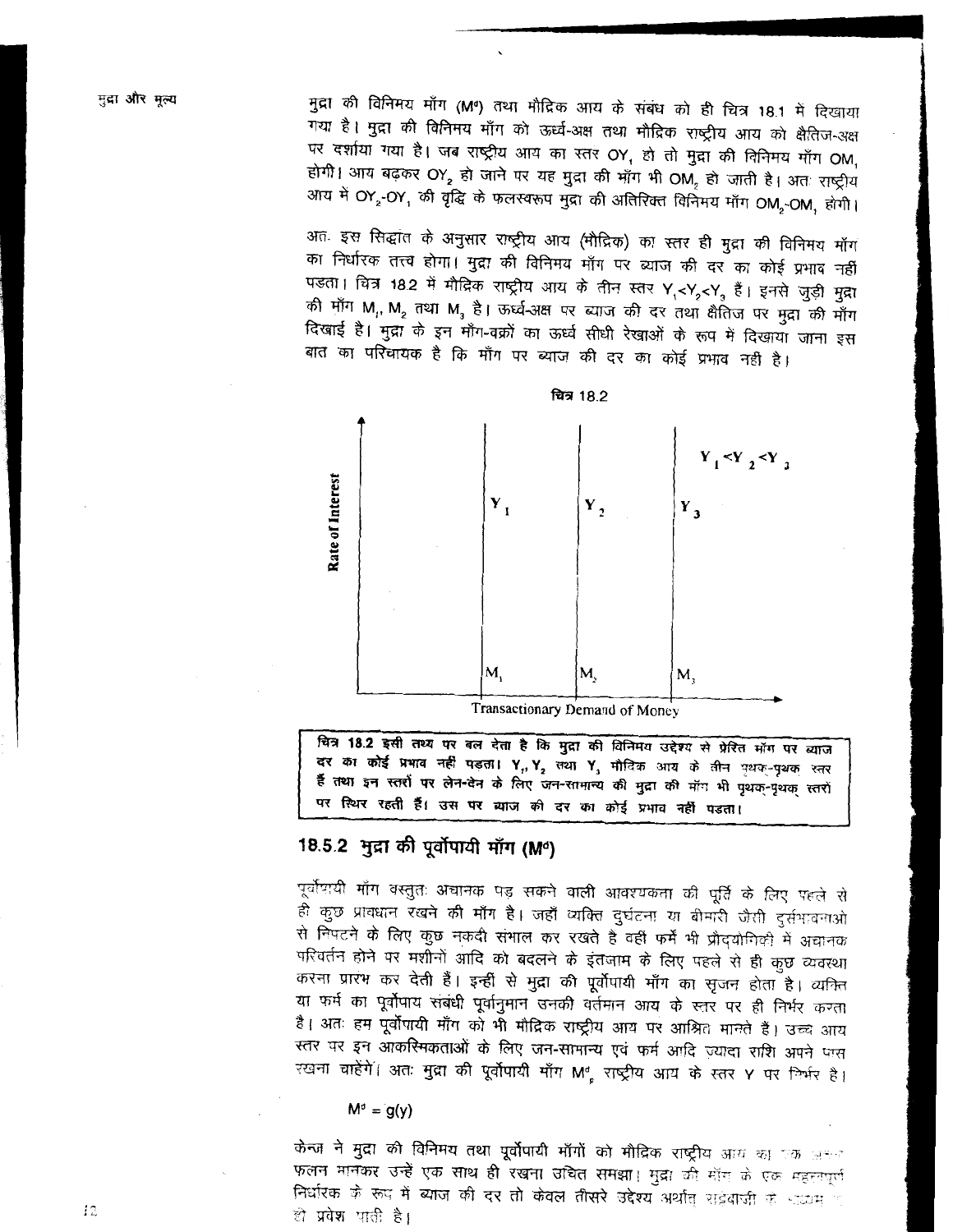1) क्लासिकल मुद्रा के परिमाण सिद्धांत की मुख्य मान्यताएँ क्या हैं?

# 18.5.3 मुद्रा की सड्डा माँग (M<sup>d</sup><sub>n</sub>)

विनिमय के माध्यम के साथ-साथ मुद्रा मूल्य के भण्डार का भी कार्य करती है। मुद्रा की सड़ा माँग मुद्रा की एक परिसम्पत्ति के रूप में यानि मूल्य के भण्डार के रूप में माँग हैं। केन्ज़ ने इसे ही तरलता अधिमान का नाम दिया है। यही केन्ज़ के मुद्रा माँग सिद्धांत का नवीन व क्रांतिकारी तत्त्व है। इसके माध्यम से ही केन्ज ब्याज की दर तथा मुद्रा की माँग (आंशिक रूप से) के बीच विपरीत संबंध स्थापित कर पाया। मुद्रा की सही माँग मौद्रिक सिद्धांत में केन्ज़ का मुख्य स्तंभ है और इसी से उन्होंने मुद्रा के परिमाण सिद्धांत पर प्रहार किया।

गल को बाद गाँव सट्टे **के उद्देश्य से प्रेरित होती है। यह** माँग **ब्याज दरों में उतार-चढ़ाव** ेर उससे पहड़ी अनिश्चितताओं के कारण होती है। विश्लेषण **सरल रखने के लिए केन्**ज े यादी प्रतिपूरिकों (अटर, दाग्ग्ड आदि) को बेनियादी बाण्ड मान लिया। अतः ये बाण्ड ा पर ऐको केर मुद्रा वित्तीय परिसम्बत्ति होये **जिनकी मुद्रा से प्रतिरफ्धी है। मुद्रा अ**पने ास रखने पर हमें कोई व्याज नहीं मिलता पर बाण्ड से ब्याज की आमदनी होती है। हैं मुद्रा का नीदिक रूप में पूँजी मूल्य स्थिर रहता है पर बाण्ड के पूँजी मूल्य में उतार-चढ़ाव अगते रहते हैं। यह भी संभव है कि भविष्य में बाण्ड का मूल्य इतना कम हो जाए ि सतसे प्राप्त हुई ब्याज आय के बाद भी घाटा ही रहे। बाण्ड का मूल्य वास्तव में उसकी ्तान दर तथा बाजार में ब्याज दर के अनुलोम का गुणनफल ही <mark>होता है। यदि किसी</mark> वाण्ड पर 10 रुपये प्रतिवर्ष का कूपन हो तथा बाज़ार में ब्याज की दर 4% प्रतिवर्ष हो तो बाण्ड का बाजार मूल्य होगा . (0-0.04=250 रुपया बाजार में ब्याज दर बढकर 5% हो जाने पर बाण्ड का मूल्य की घटकर 200 रुपये ही रह जाएगा (10-0.05=200)। अतः बाण्ड का मूल्य ब्याज की दर का अनुलोम फलन है।

आर्थिक इकाइयाँ अपनी सम्पत्ति का एक भाग वित्तीय परिसम्पत्तियों के रूप में रखते हैं। मुद्रा और बाण्ड (बेमियादी) के हमारे दो परिसम्पत्ति मॉडल में बाण्डों का मूल्य ब्याज दर के साथ-साथ घटता-बढ़ता रहता है। अतः उनसे पूँजीगत लाभ या हानि की संभावना होती है। इसीलिए बाण्ड धारक की (बाण्ड से) प्रतिवर्ष होने वाली आय ब्याज की दर+पूँजीगत लाभ या हानि के समान होगी। बाण्ड में निवेश करते समय हमारी आर्थिक इकाई ब्याज की वर्तमान दर को तो ध्यान में रखेगी ही. वह भविष्य में ब्याज दर के उतार-चढाव का भी पूर्वानुमान लगाने की भी चेष्टा करेगी। अतः बाण्ड तथा मुद्रा बाज़ार में सट्टे का प्रवेश सहज भाव हो ही जाता है।

केन्ज़ के सिद्धांत में कोई आर्थिक इकाई किसी भी ब्याज की दर पर मुद्रा या बाण्ड में से एक ही अपने पास रखेगी। सटोरियों को दो वर्गों में बाँटा जाता है : तेजहिये तथा मंदडिये।

तेजडिये वे होते हैं जो भविष्य में बाण्ड मूल्यों के बढने की आशा में रहते हैं तथा मन्दड़िये हमेशा ही बाण्ड मूल्य गिरने की उम्मीद में होते हैं। अतः तेजडिये अपनी सारी नकदी को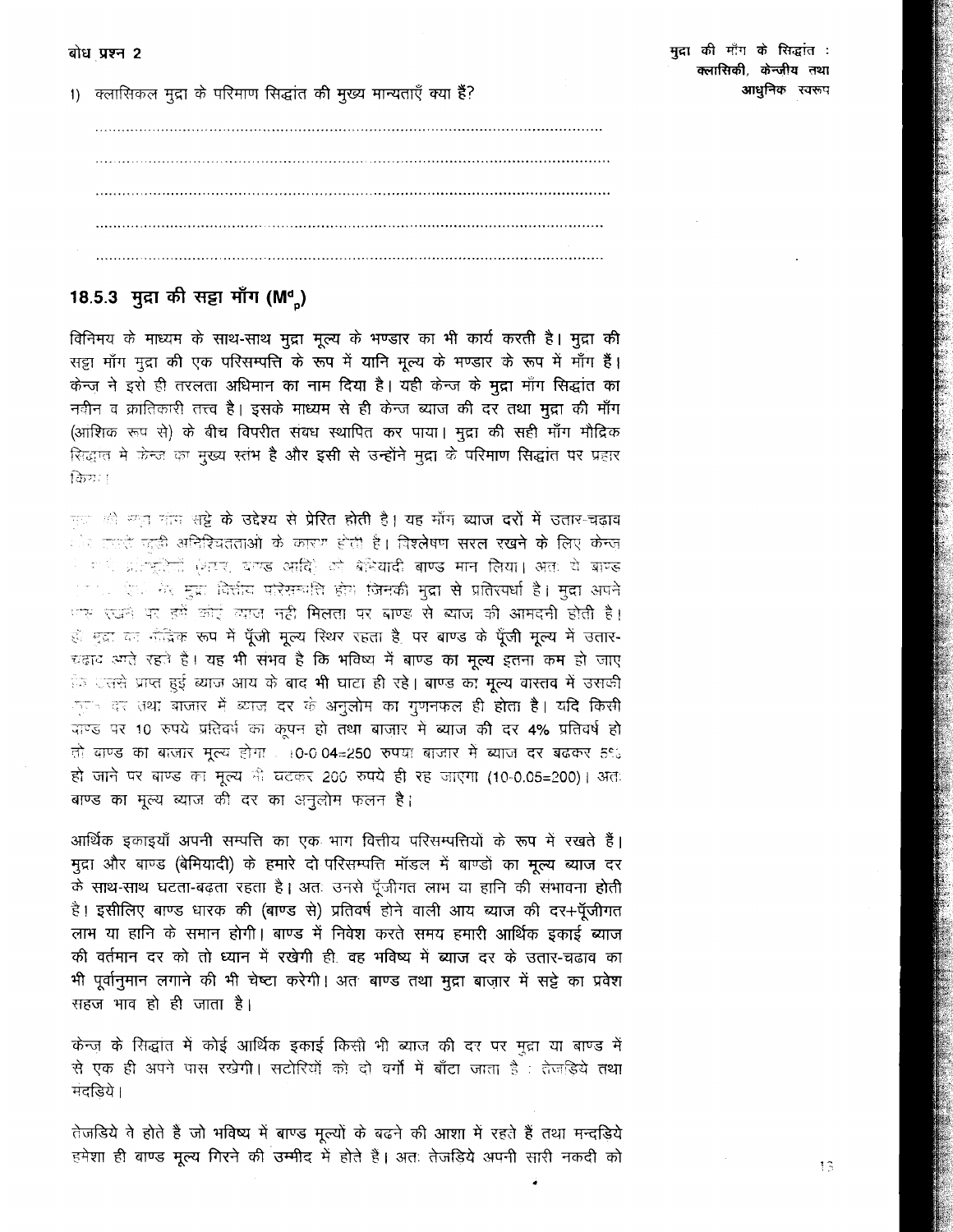बाण्ड खरीदने में लगा देते हैं पर मन्दड़ियों को अगर लगता है कि बाण्ड मूल्य गिरने से पँजी हानि ब्याज की आय से ज्यादा होगी तो वे सारे बाण्ड बेच डालते हैं इस तरह से वे अपनी हानि कम से कम करने का प्रयास करते हैं। अतः मुद्रा की सड़ा माँग का स्रोत केवल मन्दडिये ही होते हैं। ये व्यक्ति बस अवसर की तलाश में नकदी जमा करके रखते हैं जब उन्हें बाण्ड मूल्य दबारा बढने के आसार दिखाई पडने लगेंगे। अतः जब बाण्ड मल्य बहुत कम होते हैं, तो सभी तेजडिये बन जाते हैं। इस बिन्द पर (r\*) मुद्रा की सड़ा माँग शून्य होगी। पर ब्याज दर कम होने पर (r.) बाण्ड मूल्य बढ़ जाते हैं नथा कुछ तेजड़िये बन जाते हैं। अतः M, मात्रा में मुद्रा की सट्टा माँग पैदा हो जाती है। और कम ब्याज की दर (r.) पर तो और मंदडियों की संख्या और बढ़ जाती है तथा मद्रा की सड़ा माँग M<sup>2</sup> तक पहुँच जाती है। केन्ज की यह ब्याज की दर से विपरीत संबंध वाली मुद्रा की सट्टा माँग-वक्र ही चित्र 18.3 में दिखाई गई है।



**Speculative Demand for Money** 

चित्र 18.3 में हमने दिखाया कि मुद्रा की सट्टा माँग ब्याज की दर से अनुलोम रूप से संबंधित है। अतिन्यून ब्याज दर, r पर तो यह मुद्रा माँग-वक्र क्षैतिज-अक्ष के स्थानान्तर हो जाती है : देखिए बिन्दू P तथा Q। इसी को केन्ज़ ने नकदी जाल (ligquidity trap) का नाम दिया था।

केन्ज़ का कहना था कि बहुत कम ब्याज दर r पर यह सट्टा माँग पूर्णतः लोचशील हो जाती है। इसी से एक नकदी जाल की स्थिति पैदा होता है। चित्र 18.3 में यह माँग-वक्र का हिस्सा PQ है। यह स्थिति तब आती है जबकि अतिन्यून ब्याज दर पर सभी मंद गति हो जाते हैं। अतः सभी उन्हें बेचकर नकदी प्राप्त करने का प्रयास करते हैं। बैंक व्यवस्था तथा वित्तीय संस्थाएँ ब्याज से होने वाली आय पर ही निर्भर रहती है। अतः यह दर r, ऐसी न्यूनतम दर होगी जिससे और नीचे जाना संभव नहीं होता।

एक फलन के रूप में हम कह सकते हैं : Mª = L(r)

हम यह पहले देख चुके हैं कि मुद्रा की विनिमय तथा पूर्वोपाय माँग आय के स्तर पर निर्भर होती हैं। यह संबंध अनुपातिक होता है तथा अनुपात है k अतः मुद्रा की समग्र माँग होगी :

$$
M^d = k.(Py) + L(r)
$$

अर्थात् मुद्रा की माँग के दो घटक हैं, एक आय के मौद्रिक स्तर पर तथा दूसरा ब्याज की दर पर निर्भर करता है। यही मुद्रा का माँग-वक्र चित्र 18.4 में दिखाया गया है।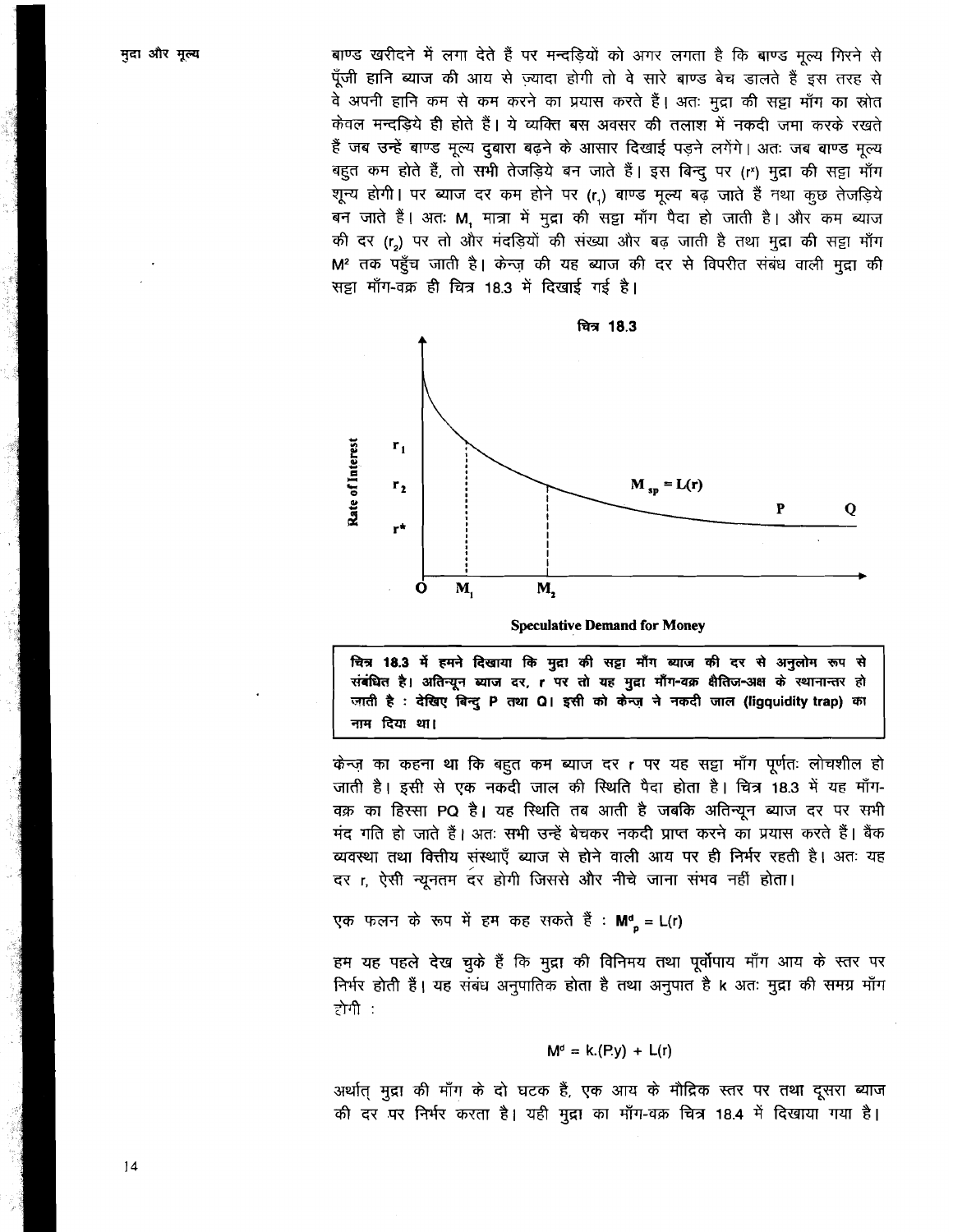मुद्रा की माँग के सिद्धांत : क्लासिकी, केन्ज़ीय तथा आधुनिक स्वरूप



चित्र 18.4 बताता है कि मुद्रा की समग्र माँग आय तथा ब्याज की दर दोनों पर निर्भर होती है। इसे ब्याज तथा मुद्रा अक्षों पर दर्शाया गया है। मौदिक आय के प्रत्येक स्तर पर हमें ऐसी ही एक मुद्रा माँग-वक्र प्राप्त होगी। यह बात ध्यान देने योग्य है कि इस प्रकार के चित्र में OA ही मुद्रा की विनिमय माँग होगी। इससे आगे का वक्र सट्टा माँग दर्शाता है।

इस इकाई में मुद्रा की पूर्ति को हमने बाह्य रूप से निर्धारित माना है। दूसरे शब्दों में, देश के मुद्रा प्रधिकारी (जैसे भारत सरकार तथा भारतीय रिज़र्व बैंक) मुद्रा की पूर्ति का निर्धारण करते हैं तथा इस मामले में फर्मों और परिवारों का कोई योगदान नहीं रहता !

अतः M<sup>s</sup> = M (स्थिर स्तर), जहाँ M<sup>s</sup> मुद्रा की आपूर्ति।

मुद्रा बाजार में संतुलन तभी होगा जब मुद्रा की माँग उसकी पूर्ति के समान हो अर्थात् वार<sup>ू</sup>ं में उपलब्ध मुद्रा भण्डार उतना ही हो जितनी जनसामान्य को आवश्यकता है। यथा .

$$
M^d = k.p.y+L(r) = M = M
$$

इस समीकरण का अभिप्राय है कि y तथा r के स्तर ऐसे होने चाहिए कि जनसामान्य उतनी ही मुद्रा अपने पास रखने को उत्सुक हो जाएँ जितनी कि मुद्रा प्राधिकारी उपलब्ध कराना चाहते हैं। देखिए चित्र 18.5

चित्र 18.5 में M<sup>d</sup> = OA तथा M<sup>s</sup> = OB मुद्रा की माँग तथा पूर्ति समान होने का अर्थ है कि जनसामान्य OB मात्रा में मुद्रा अपने पास रखें। ताकि M<sup>d</sup><sub>p</sub> = L(r) का स्तर OB-OA अर्थात् AB के समान होना चाहिए। अतः मुद्रा बाज़ार का संतुलन तभी होता है जब ब्याज की दर अपने संतुलन स्तर re पर पहुँच जाए। तभी M<sup>a</sup> का स्तर AB के समान होगा। अतः यह स्पष्ट हो जाता है कि मुद्रा बाज़ार में ब्याज की दर के माध्यम से ही संतुलन स्थापित होता है। यहाँ p, k, y तथा M<sup>s</sup> सभी बाह्य रूप से निर्धारित होते हैं।

इसीलिए केन्ज़ का मानना था कि ब्याज की दर एक पूर्णतः मौद्रिक तत्त्व ही है। इसका निर्धारण मुद्रा की माँग तथा पूर्ती ही करते हैं। यह क्लासिकल अर्थशास्त्रियों के मुद्रा के परिमाण सिद्धांत के एकदम विपरीत हैं। उनके विचार में तो ब्याज की दर भी एक वास्तविक तत्त्व था जिसका निर्धारण वस्तु बाज़ार में वास्तविक बचत तथा निवेश की माँग द्वारा होता था।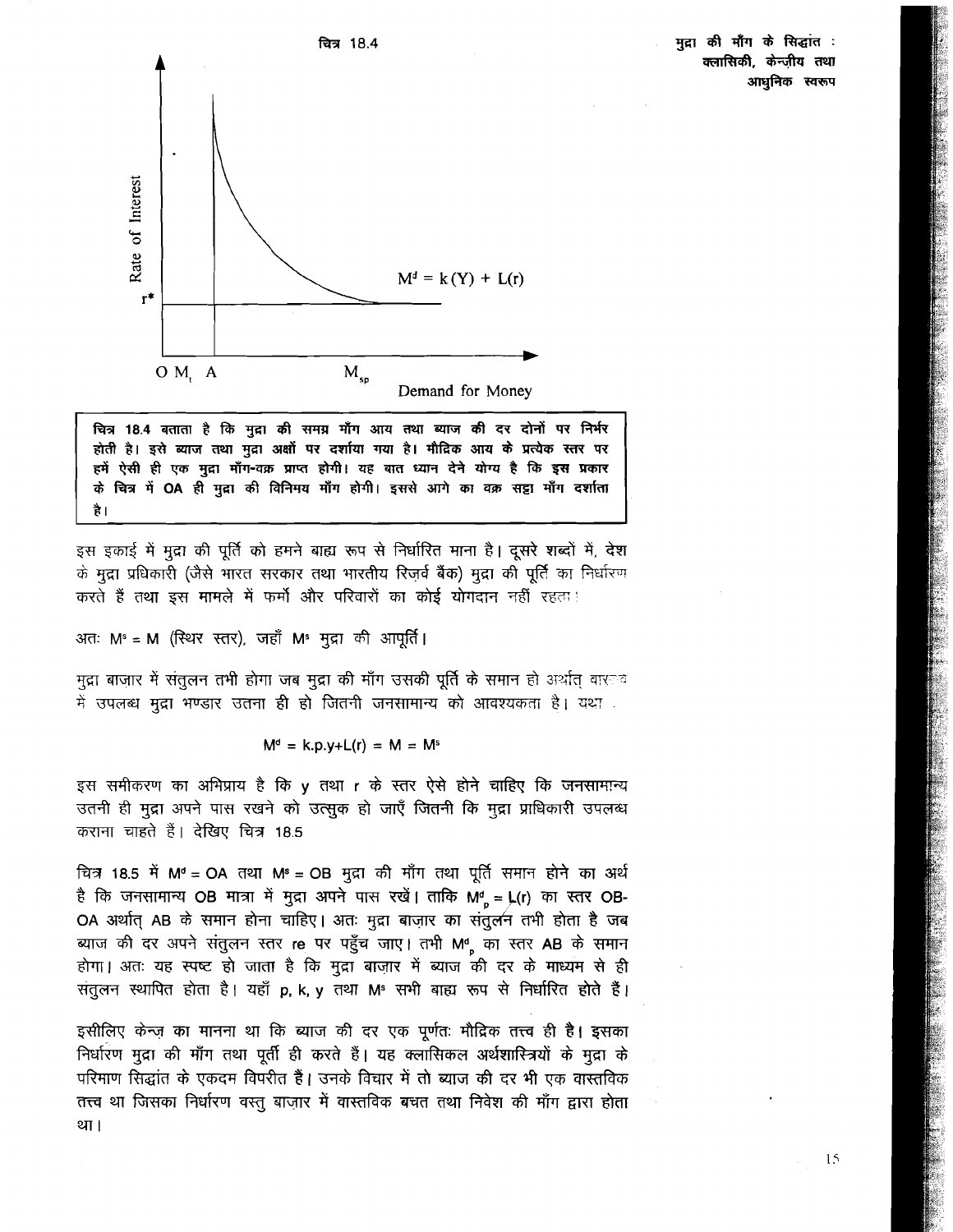मुद्रा की पूर्ति में परिवर्तन का अर्थ होगा चित्र 18.5 में M<sup>s</sup> वक्र खिसककर M<sup>s</sup>, बन जाए। इसके क्या परिणाम होंगे? इस आपूर्ति वृद्धि से ब्याज की दर कम होगी बाण्डो के मूल्य बढ़ेंगे तथा तेजड़ियों की बिरादरी पहले की अपेक्षा ज्यादा सक्रिय हो जाएगी। अतः मुद्रा की सट्टा माँग बढ़ने लगेगी। यह बढ़ोतरी तब तक जारी रहेगी जब तक कि मुद्रा की अतिरिक्त राशि निपट न जाए। मुद्रा बाज़ार में नया संतुलन r ब्याज की दर स्थापित हो पाएगा।



चित्र 185 : यहाँ M<sup>d</sup> मुद्रा की समग्र माँग है तथा M<sup>s</sup> आपूर्ति। यह आपूर्ति किसी भी मौदिक आय स्तर पर नीति निर्धारित आपूर्ति होती है। जहाँ भी Md = Ms वहीं पर संतुलन तथा ब्याज की दर re निर्धारित होगी। ध्यान दें कि मुद्रा की कुल माँग OB में से OA तो विनिमय माँग है तथा AB सट्टा माँग है। यदि M<sup>8</sup> को बढ़ाकर M<sup>9</sup>, कर दिया जाए तो ब्याज की नई दर भी r, हो जाएगी। अब सट्टा माँग भी बढ़कर AC हो जाती है।

मुद्रा की पूर्ति में परिवर्तन के विस्तृत विवरण के लिए इकाई 16 को एक बार फिर से दोहरा लें।

## बोध प्रश्न 3

1) मुद्रा की माँग की क्लासिकल एवं केन्ज़ीय अवधारणाओं में कुछ मुख्य अन्तर क्या थे? 2) चित्रों की सहायता से यह समझाइए कि मुद्रा की सट्टा तथा विनिमय माँगों में क्या अन्तर है?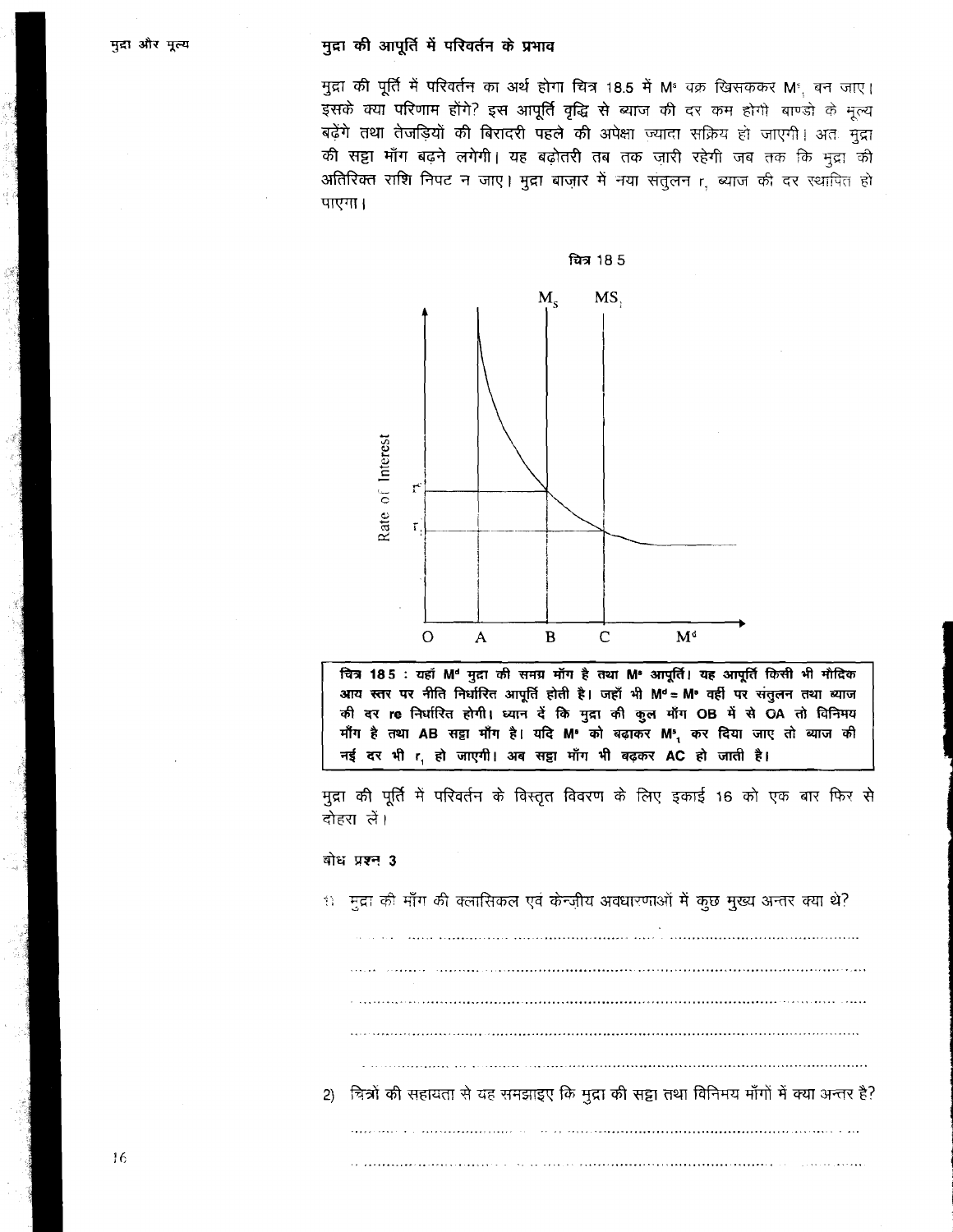3) मुद्रा तथा बाण्डों में तीन अन्तर बताइए छह से आठ पंक्तियों में (एक चित्र बनाते हुए)' तरलता अधिमान की अवधारणा  $\blacktriangleleft$ 

5) मुद्रा की पूर्ति बढ़ने का (मुद्रा बाज़ार में) क्या प्रभाव होता है?

समझाइए।

### मुद्रा का परिमाण सिद्धांत : आधुनिक स्वरूप 18.6

शिकागो विश्वविद्यालय के प्रख्यात अर्थशास्त्री मिल्टन फ्रीडमैन ने मुद्रा के परिमाण सिद्धांत को एक नए स्वरूप में प्रस्तुत किया है। उनकी इस प्रस्तुति को ही आज हम मुद्रावाद या नवपरिमाण सिद्धांत कहते हैं। यह क्लासिकल परिमाण सिद्धांत का ही आधुनिक संस्करण है। क्लासिकल QTM मूलतः एक कीमत (स्तर) सिद्धांत ही है। इसे मौद्रिक आय के निर्धारण का सिद्धांत भी मान लियां जाता है। पर फ्रीडमैन ने इसे मूलतः मुद्रा की माँग के सिद्धांत की तरह रचा है। यह केन्ज़ीय धारा से इस दृष्टि से बाहर है कि इसमें मुद्रा धारण के उद्देश्य में कोई भेद करना आवश्यक नहीं समझा गया।

क्लासिकल समष्टि आर्थिक विश्लेषण में मुद्रा के विनिमय का माध्यम होने को ही सबसे अधिक महत्त्वपूर्ण माना गया था। पर फ्रीडमैन ने केन्ज़ की ही भाँति मुद्रा को एक परिसम्पत्ति के रूप में ही अपने सिद्धांत में स्थान दिया है। एक दृष्टि से वह केन्ज़ से आगे निकल गए हैं : उन्होंने कहा है कि व्यक्ति अपनी सम्पत्ति को न केवल (i) मुद्रा; (ii) बाण्ड के रूप में ही रख सकते हैं बल्कि वे चाहें तो (iii) अंश पत्र; (iv) भौतिक पदार्थों - (यथा . वस्तुओं, दीर्घकालिक प्रयोग की वस्तुओं, भवनों, तथा (v) मानवीय पूँजी के रूप में भी धारण कर सकते हैं। मानवीय पूँजी मनुष्य की उपार्जन क्षमता के रूप में निहित मानी गई है।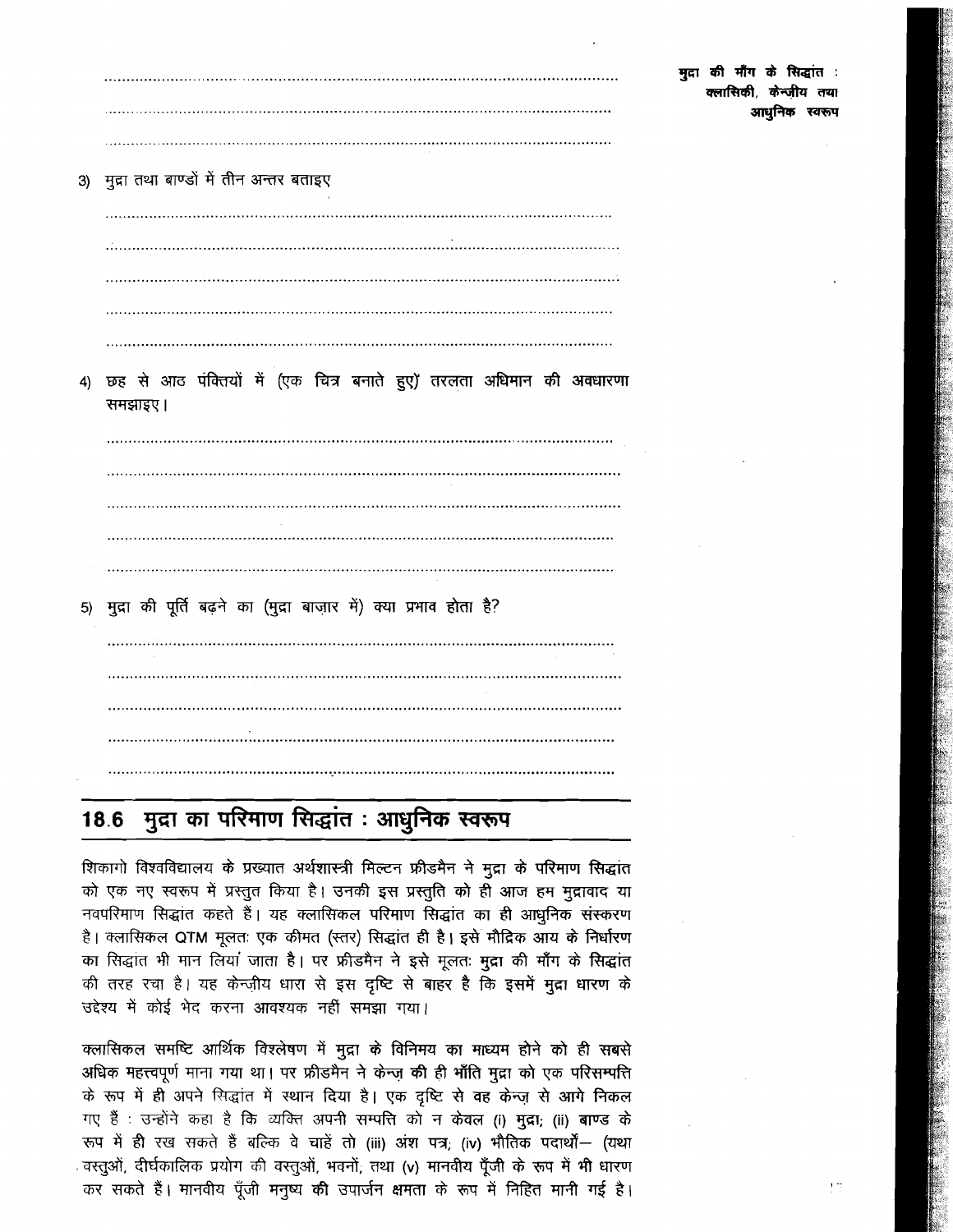फ्रीडमैन उपर्युक्त प्रकार से बनी सकल सम्पत्ति को मौद्रिक माँग का निर्धारक मानते हैं। व्यावहारिक दृष्टि से सकल सम्पत्ति, विशेषकर मानवीय सम्पत्ति का आकलन करना काफी कठिन हो जाता है। इन्हीं कठिनाइयों को ध्यान में रखकर उन्होंने व्यक्ति की स्थायी आय को ही उसकी सम्पत्ति के सूचक के रूप में प्रयुक्त किया है।

आइए अब हम विभिन्न प्रकार की सम्पत्तियों 'w' पर अपेक्षित प्रतिफल दर (Expected rate of return) के बारे में भी चर्चा करें। यह मुद्रा की माँग का एक बहुत ही महत्त्वपूर्ण निर्धारक तत्त्व है।

- मुद्रा : फ्रीडमैन ने मुद्रा के व्यापक स्वरूप, जिसमें नकदी, तथा बैंकों के पास माँग व सावधि i) जमाएँ भी शामिल हैं, का प्रयोग किया है। मुद्रा से व्यक्ति आश्वस्त रहता है तथा उसका लेन-देन सुगमता से चलता है। पर नकदी से उसे कोई आमदनी नहीं मिलती। बैंक में जमाओं पर अवश्य कुछ थोड़ी बहुत प्राप्ति होती है। कीमत स्तर में उतार-चढ़ाव का भी मुद्रा के मूल्य पर प्रभाव पड़ता है। कीमत वृद्धि से मुद्रा का मूल्य गिर जाता है तो कीमतों का स्तर गिरने से मुद्रा का मुल्य बढ जाता है।
- ii) बाण्ड : यह ऋण-पत्र या सरकारी प्रतिभूतियाँ हैं। इन पर धारक को ब्याज मिलता है ।
- iii) अंश-पत्र : यह निगमित कंपनियों के हिस्से या शेयर हैं। इनके धारक कंपनी के अंशधारी कहलाते हैं। इन पर लाभांश की प्राप्ति होती है।
- iv) **भौतिक पदार्थ**: यदि इन चीज़ों के दाम बढ़ जाएँ तो पूँजीगत लाभ होता है। भारत जैसे देश में सोना, भूमि तथा गृह-सम्पत्ति बहुत ही अच्छी सम्पत्तियाँ मानी जाती हैं क्योंकि इनकी कीमतें बड़ी जल्दी ही बढ जाती हैं।
- v) मानवीय पूँजी : यह मनुष्य की कमाने की क्षमता ही है। इसका निर्धारण व्यक्ति की स्थास्थ्य. शिक्षा, प्रशिक्षण तथा कार्य करने की अवस्था आदि योग्यताओं से होता है।
- vi) ब्याज की दर में परिवर्तन [r-(1/r).d,/d,] : अर्थव्यवस्था में उत्पादन एवं माँग की दशाओं के अनुरूप ही ब्याज की दर में परिवर्तन होते हैं।
- (vi) अपेक्षित स्फीति [(1/p).dp/dt]: अपेक्षित स्फीति दर उत्पादन वृद्धि संबंधी अपेक्षाओं तथा पिछले समय में रही मुद्रा स्फीति दर पर निर्भर है।

संक्षेप में कहा जा सकता है कि :

Md=f [p, w, r-(1/r) (dr/dt), 1/p(dp/dt), 1]

### मुद्रा की माँग संबंधित तीनों सिद्धांतों की तुलना  $18.7$

अब हम एक ऐसे मुद्दे पर आते हैं जिसके आधार पर केन्ज़ तथा फ्रीडमैन की अवधारणाओं में मुख्यतः भेद किया जाता है। यह मुद्दा मुद्रा की माँग फलन के स्थायित्व का मुद्दा है। स्थायित्व से हमारा अभिप्राय है कि मुद्रा की माँग का अपने निर्धारक तत्त्वों के साथ संबंध बार-बार बदलता न रहे। इसकी दिशा व स्वरूप यथा संभव स्थिर रहने चाहिए।

फ्रीडमैन के मुद्रावादी दृष्टिकोण के अनुसार क्लासिकल मुद्रा माँग फलन M.v = Py काफी स्थिर हैं। दूसरे शब्दों में, मुद्रा के परिचलन का वेग v अपेक्षाकृत स्थिर रहता है। अतः अल्पकाल में मुद्रा की आपूर्ति ही मौद्रिक आय y का निर्धारण कर देती है। वस्तुतः मुद्रावाद का सार यही है कि मुद्रा की आपूर्ति ही मौद्रिक आय की निर्धारक है। आपने खंड 7 में जिस प्रकार से केन्जीय गुणक के आधार पर समग्र माँग का निर्धारण किया था उसी प्रकार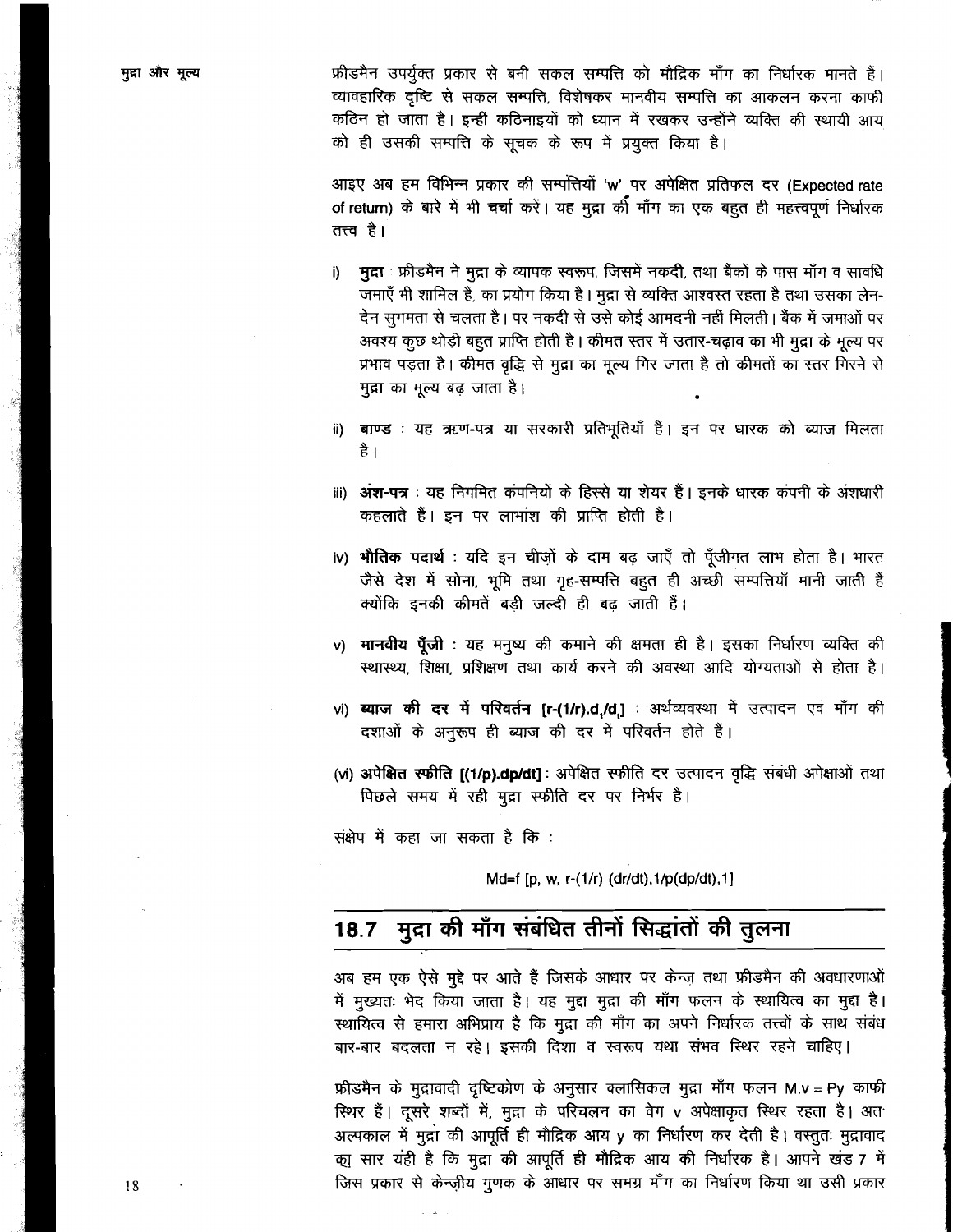मुद्रावादी दृष्टिकोण भी समग्र माँग का निर्धारण करते हैं। फर्क सिर्फ इतना है कि मुद्रावादियों की दृष्टि में सकल माँग के निर्धारण में रोजकोषीय नीति नहीं बल्कि 'केवल मुद्रा का ही महत्त्व है'। यदि v का स्तर तय है तो बस m ही मौद्रिक आय के स्तर का निर्धारण करने के लिए पर्याप्त रहेगा। पर कल्पना कीजिए कि v स्थिर नहीं रहती, बल्कि जैसे-जैसे मुद्रा धारण की लागत बढती है, इसका आकार भी बढ जाता है। अब तो लोग अपने पास नकदी कम से कम रखना चाहेंगे। दूसरे शब्दों में, मुद्रा परिचलन का वेग v समय के साथ-साथ बढ़ता है। इसी समय यदि राजकोषीय नीति सार्वजनिक व्यय को बढ़ाकर ब्याज की दर की वृद्धि के माध्यम से निजी निवेश को भी कम करने का प्रयास करे तो भी v में वृद्धि होगी तथा मौद्रिक आय उसके परिणाम स्वरूप बढ़ जाएगी। अतः m में वृद्धि के बिना भी राजकोषीय नीति मौद्रिक आय बढा सकती है, यदि ब्याज की दर के साथ-साथ u भी बढ़े। पर v को स्थायी मानकर मुद्रावादी राजकोषीय नीति के महत्त्व को पूरी तरह से नकार ਰੇਰੇ ਵੈ।

पर केन्ज़ तथा उसके अनुयायियों ने v की अस्थिरता तथा नकदी नाल का सहारा लेकर ही मौद्रिक नीति का प्रभावहीन 'सिद्ध' किया था। जैसे हमने खंड 7 में देखा था कि सामान्य केन्ज़ीय मॉडल में तो मुद्रा को पूरी तरह गौण मानकर अर्थव्यवस्था में समग्र माँग के स्तर के निर्धारण का सारा भार राजकोषीय नीतियों पर डाल दिया गया था।

इसी शताब्दी के छठे व सातवें दशकों को केन्जीय नीति निर्धारकों का चर्मोत्कर्ष काल कहा जा सकता है। पर आठवें दशक से मुद्रा स्फीति में वृद्धि ने एक बार पूनः मुद्रावाद को कुछ प्रतिष्ठा प्रदान की है। यद्यपि केन्ज़ीय एवं मुद्रावादी नीतियों व सिद्धांतों में टकराव .<br>अभी जारी है, पर सैम्युलसन तथा नॉरधौस के शब्दों में, ''अब आधुनिक समष्टि अर्थशास्त्र की मुख्यधारा में (इन अद्यादशाओं में) पूर्ण असहमति का स्थान किसी सीमा तक इनका अभिसरण ले रहा है।"

# बोध प्रश्न 4

1) केन्ज़ीय तथा फ्रीडमैन की मुद्रा की माँग संबंधी अवधारणाओं का भेद संक्षेप में बताएँ।



### 18.8 सारांश

इस इकाई का आरंभ हमारे वस्तु विनिमय व्यवस्था-से किया था? जिसकी समस्याओं ने ही अंततः मुद्रा को जन्म दिया। लेखे की इकाई, विनिमय के माध्यम तथा मूल्य के भण्डार के रूप में मुद्रा अर्थव्यवस्था में बहुत ही महत्त्वपूर्ण कार्य सम्पन्न करती है। QTM के पक्षधर अर्थशास्त्री मानते थे कि मुद्रा के आवरण की आड़ में अर्थव्यवस्था के सभी वास्तविक लेन-देन होते हैं। उनका यह भी मानना था कि मुद्रा अपने आप में निष्पक्ष 'है' तथा वास्तविक चरों पर इसका कोई प्रभाव नहीं पड़ता। यह तो आर्थिक तन्त्र में चिकनाई का कार्य करती है, जिससे आर्थिक लेन-देन शीघ्रता से तथा कम से कम लागत पर सम्पन्न होते हैं। वस्तु विनिमय में दोहरे संयोग की अनिवार्यता इस लागत को बहुत बढ़ा देती थी। केन्ज़ ने QTM द्वारा व्यक्त मुद्रा की विनिमय माँग के साथ-साथ दो और मुद्रा धारण के उद्देश्यों की चर्चा की है। ये हैं पूर्वोपाय तथा सट्टा। इनके विश्लेषण एवं मौद्रिक क्षेत्रक परस्पर अलग न रहकर एक-दूसरे से प्रभावित होकर व्यवहार करने लगते हैं। फ्रीडमैन ने मौद्रिक आय के निर्धारण

मदा की माँग के सिद्धांत : क्लासिकी, केन्जीय तथा आधुनिक स्वरूप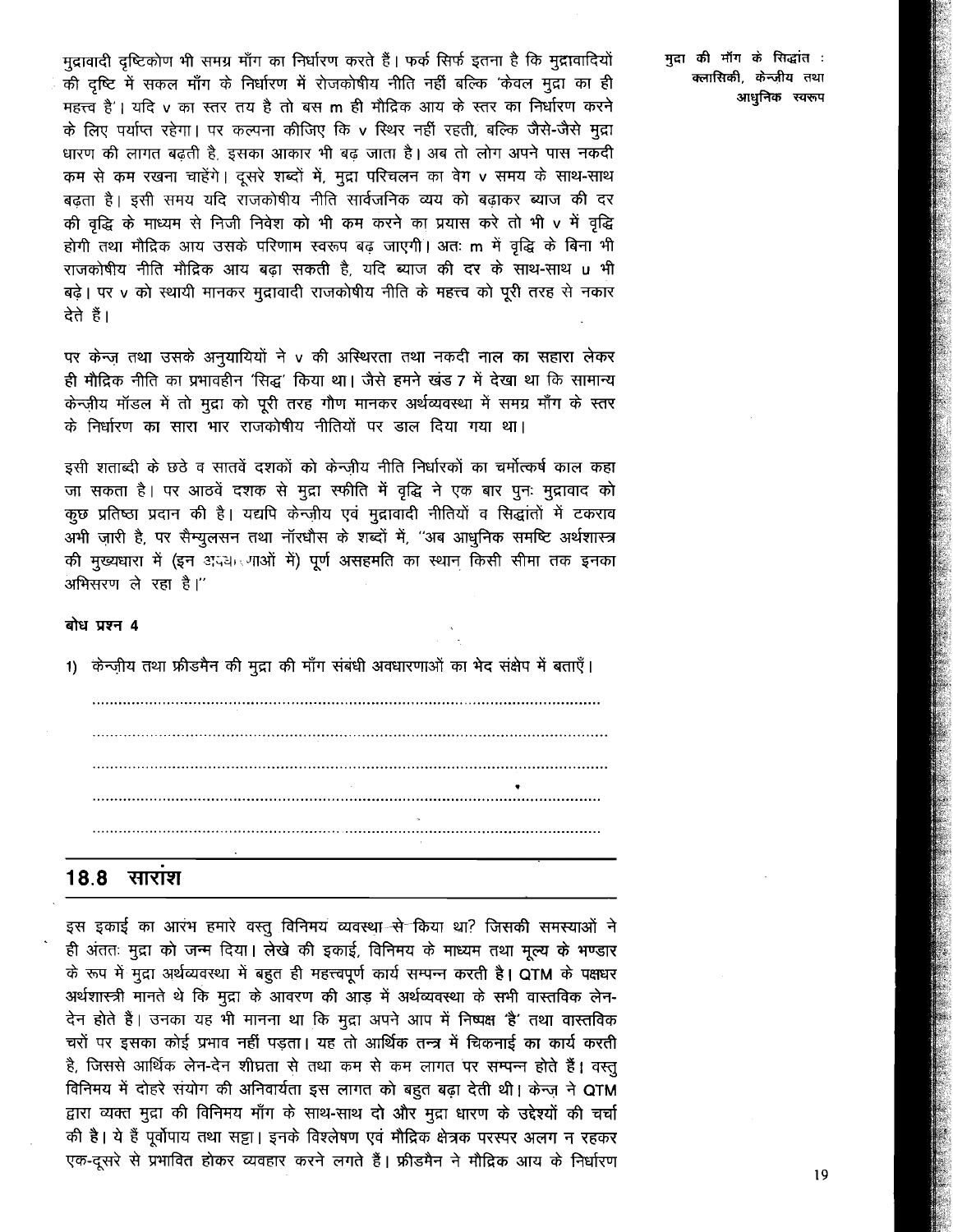में मुद्र को ही केन्द्र बिन्दु माना, पर केन्ज़ को, विशेषकर व्यापक मदी के जिस सदर्भ मे उन्होंने अपने "सामान्य सिद्धांत" की रचना की थी, समग्र उत्पादन के स्तर के निर्धारण में मौदिक नीति के प्रभावी होने पर काफी संदेह था। उन्होंने मंदी से बाहर निकलने में रोजकोषीय नीति का स्थान ही सर्वोपरि रखा। पर दूसरी ओर इस बात से संतुष्ट होकर कि मुद्रा का परिचलन वेग स्थिर रहता है। फ्रीडमैन तो यही मानते हैं कि राजकोषीय या मौद्रिक नीतियों का कोई महत्त्व नहीं रह जाता। अतः मुद्रावाद भी इसी बात पर आकर जम जाता है कि वास्तविक चरों के स्तर के निर्धारण में "मुद्रा का कोई महत्त्व नहीं हैं।" A दूसरे शब्दों में क्लासिकल QTM ही सही थी।

# शब्दावली 18.9 वरत् विनिमय अर्थव्यवस्था : वस्तुओं के बदले वस्तुओं के लेन-देन पर आधारित अर्थव्यवस्था । पूँजीगत लाभ/हानि : एक परिसम्पत्ति की विक्रय कीमत और उसकी लागत का अंतर। यदि किसी परिसम्पत्ति का विक्रय मूल्य खरीद मूल्य से अधिक हो तो पूँजी लाभ और यदि कम हो तो पूँजी हानि होती है। : मुद्रा एक ऐसा आवरण है जिसके पीछे ही सभी आर्थिक क्लासिकल QTM गतिविधियों होती हैं। मुद्रा की पूर्ति में परिवर्तन केवल मौद्रिक चरों को प्रभावित करती है, वास्तविक चर इससे अप्रभावित रहते हैं। इस सिद्धांत का सत्व यही है कि मुद्रा की पूर्ति कीमत स्तर का निर्धारण करती है। क्लासिकल द्वैध : इसका अर्थ यही है कि वास्तविक तथा मौद्रिक अर्थव्यवस्था एक-दूसरे से स्वतंत्र होकर कार्य करती है। **मृदा की आय परिचालक दर**: अंतिम वस्तुओं/सेवाओं के विनिमय में एक वर्ष में जितनी बार एक मुद्रा इकाई के एक साथ में जाए वहीं परिचलन दर है। तरलता अधिमान : अन्य परिसम्पत्तियों की अपेक्षा नकदी को प्राथमिकता देना। नकदी ∙जाल : ब्याज की वह अतिन्यून दर जिसपर मुद्रा माँग-वक्र क्षैतिज-अक्ष के समानांतर हो जाता है। यहाँ मुद्रा की पूर्ति में वृद्धि से ब्याज की दर कम नहीं हो पाती। : अचानक पड़ जाने वाली आवश्यकताओं को पूरा करने मुद्रा की पूर्वोपाय माँग के लिए भी व्यक्ति अपनी आय का कुछ भाग नकद रख छोड़ते हैं। यह उद्देश्य सभी प्रकार की अनिश्चितताओं से प्रभावित होता है। : बाण्ड यां शेयर बाजार में दाम गिरने पर खरीदारी करके मुद्रा की सट्टा माँग पूँजीगत लाभ कमाने की आशा में नकदी का संग्रह। इन सटोरियों को आशा होती है कि इस तरह से खोए गए ब्याज की भरपाई पूँजीगत लाभ से हो जाएगी।

मुद्रा की विनिमय माँग : रोज-रोज चीजों की खरीदारी के लिए नकदी की

20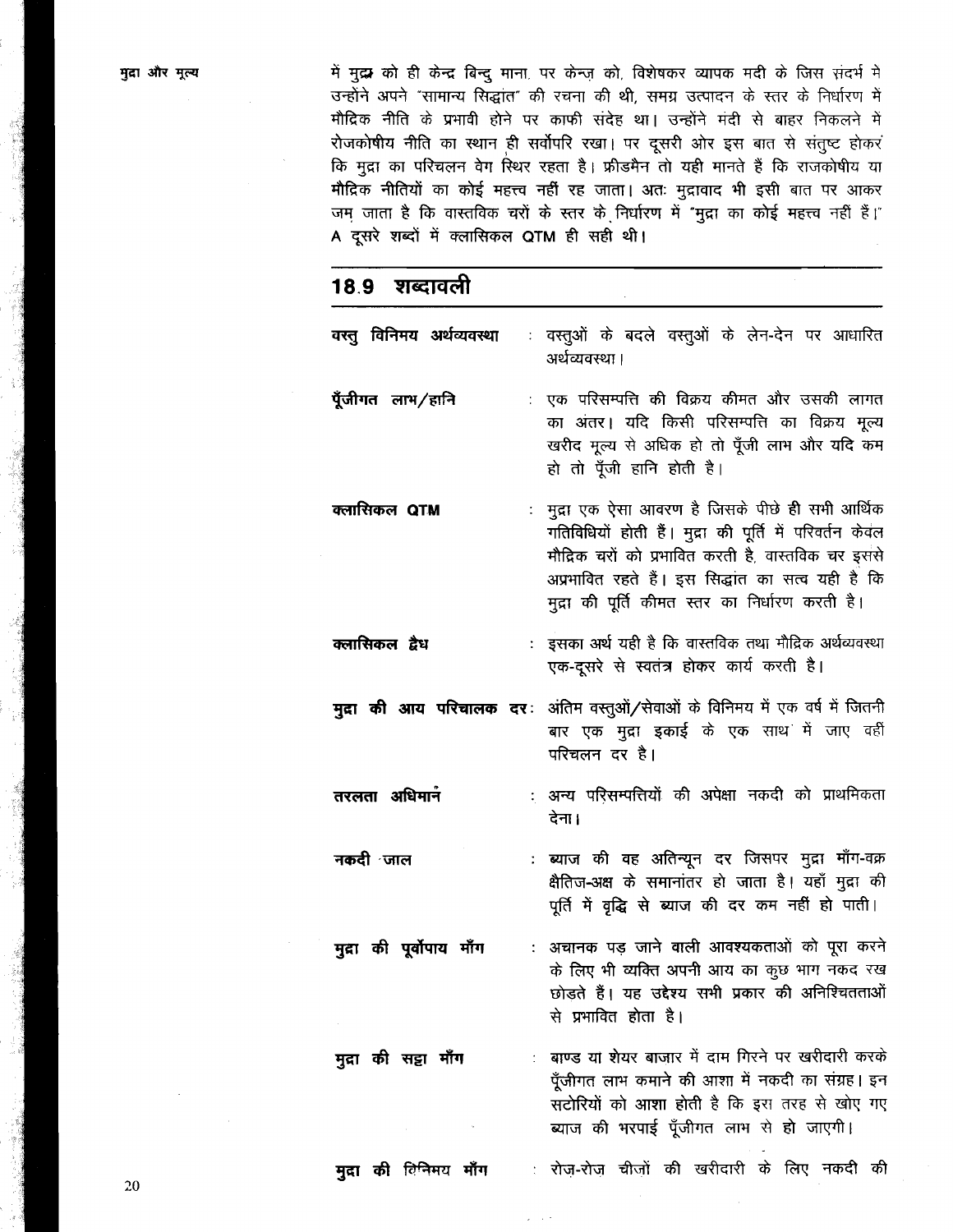|              | ज़रूरत होती ही है। यह माँग मुद्रा के विनिमय माध्यम<br>स्वरूप पर बल देती है।                                                                            | मुद्रा की माँग के सिद्धांत :<br>क्लासिकी, केन्ज़ीय तथा<br>आधुनिक स्वरूप |
|--------------|--------------------------------------------------------------------------------------------------------------------------------------------------------|-------------------------------------------------------------------------|
| मौदिक आय     | ः चालू कीमतों पर आय का मूल्य।                                                                                                                          |                                                                         |
| रथायी आय     | ं वर्तमान तथा पूर्व कालिक आयों का एक भारित योग।                                                                                                        |                                                                         |
| 'से' का नियम | ् 'पूर्ति अपनी माँग का स्वयं सृजन कर लेती है।' दूसरे<br>शब्दों में किसी भी अर्थव्यवस्था में उत्पादन का स्तर माँग<br>पर नहीं बल्कि पूर्ति पर आश्रित है। |                                                                         |

### कुछ उपयोगी पुस्तकें 18.10

Ackley, Gardner (1977), "Macro Economics : Theory and <sup>2</sup>olicy", Macmillan, New **York.** 

Bhaduris Amit (1986), "Macro Economics, The Dynamics of Commodity Production", **Macmillan, London.** 

**Gupta, Suraj 6.** (1982), "Monetary Economics", **S.Chand** & **Company, New Delhi.** 

**Shapiro, Edward** (1 985), "Macro Economics Ayalisis", **Edward Brace Juanovich, New York.** 

### बोध प्रश्नों के उत्तर अथवा दिशा-संकेत 18.11

# बोध प्रश्नं 1

- 1) घोड़े का विनिमय का माध्यम बनाने में समस्या तब पैदा होगी जब आप एक किलो चावल खरीदना चाहेंगे। आप ऐसा नहीं कर पाएँगे क्योंकि जीवित घोड़े के छोटे-छोटे टुकड़े नहीं हो सकते।
- चीनी का मूल्य मौसम के हिसाब से बदल सकता है। यह विभाज्य है पर इसे  $2)$  $\vert$  i) लाना ले जाना सहज नहीं।
	- घोड़े बूढ़े होने पर इसका मूल्य कम हो जाएगा। यह विभाज्य भी नहीं है। इसमें ii) टिकाऊपन का भी अभाव है, जीवित जन्तु होने के कारण इसके स्वास्थ्य आदि का भी प्रभाव इसके मूल्य पर पड़ेगा। इसे हर जगह ले जाना भी इतना सरल नहीं है। यह मुद्रा का बहुत ही विचित्र स्वरूप होगा।
	- iii) नमक मुद्रा का कूछ बेहतर कार्य कर सकता है क्योंकि इसका अपना मूल्य प्रायः स्थिर रहता है; यह विभाज्य भी है और टिकाऊ भी; पर उच्च मूल्य की वस्तुओं के लिए इसकी बहुत भारी मात्रा को लाना ले-जाना आसान नहीं होता।
	- iv) इडली तो हर तरह से ही मुद्रा का बहुत ही घटिया स्वरूप होगा। यह कुछ घंटों तक की टिकाऊ रह सकती है, इसका मूल्य भी स्थिर नहीं रहता, यह केवल विभाज्य है।
	- v) सोना मुद्रा के सभी आवश्यक गुणों से सम्पन्न है। अतः दी हुई वस्तुओं में यही सबसे उपयुक्त रहेगा।

स्थायी विभाज्य टिकाऊ आसानी से लाई-ले जाने योग्य :

चीनी